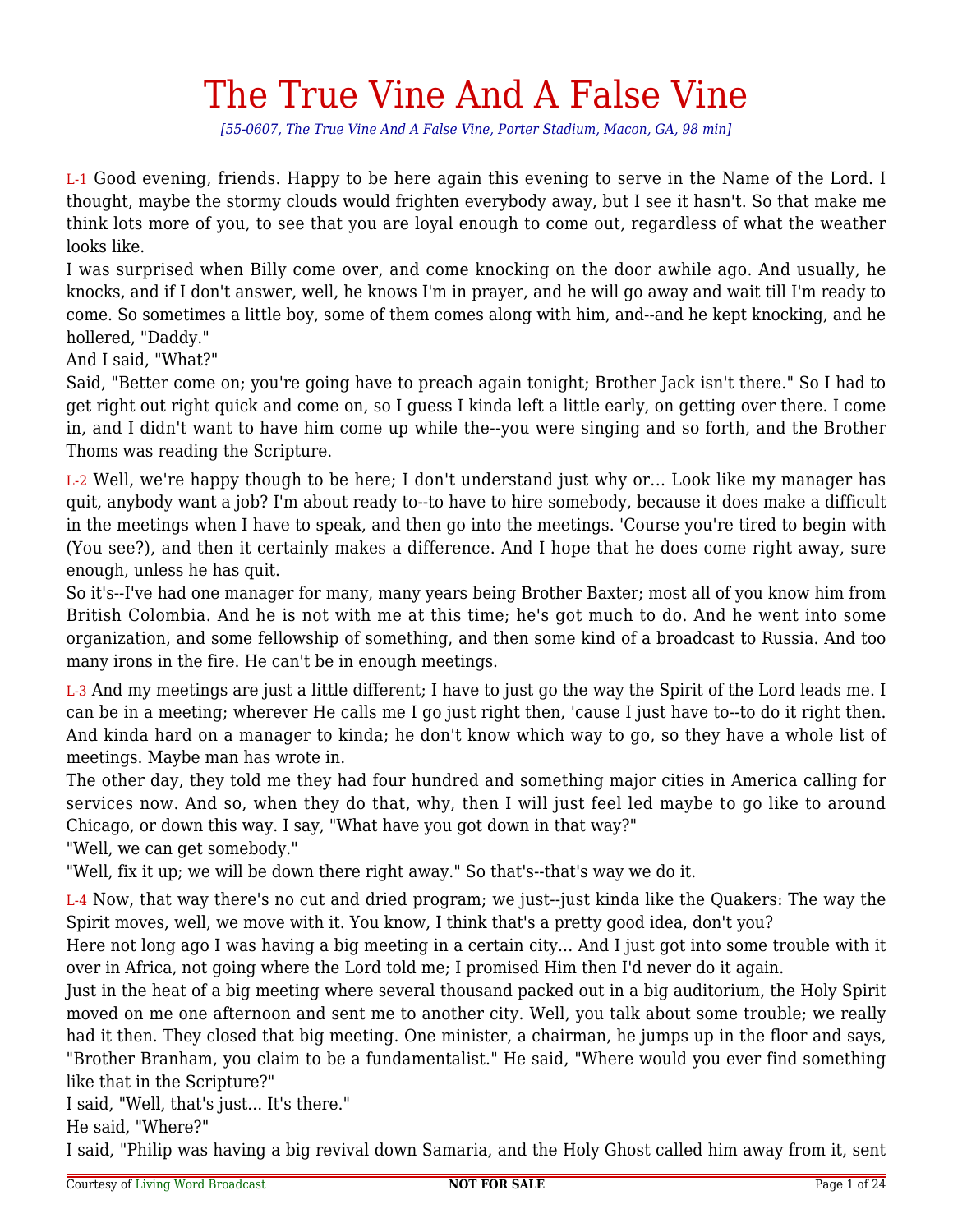him out in the desert to one man." Is that right? He never did go back to Samaria any more, as we know of. But obedience, that sent the Gospel message down into Ethiopia. *[Acts 8:5-8, 26-40]*

L-5 Oh, isn't it marvelous just move with the Holy Spirit? How many people here tonight, in--in the Divine Presence has been borned again? Let's see your hands, everywhere, been borned again? Oh, my, isn't that fine?

And we're made up here, 'course I guess, of all different denominations, Methodist, Baptist, Presbyterian, Pilgrim Holiness, and Nazarenes, and Pentecostals, and Church of God, and Assemblies, and oh, what all. But that's the way it's going to be when we get to heaven, just all be setting right together; don't you believe that? Sure, they're not going to have the Methodists over here and the Baptist over here.

L-6 I use... Used to be an old fellow, lived down in New Albany, below me, very fine man. He was a pastor of a Methodists church. And I was a Bapt--pastoring a Baptist church. So, we had good fellowship with one another. Now, we used to kind of tease one another a whole lot. He'd get somebody; I'd get somebody up there that wanted to be sprinkled. They said, "Well, my mother was sprinkled, and I believe in sprinkling." And well, he wouldn't make me a good member anyhow. So I knowed where there's was a good Methodists church, and just took him down to Brother Johnson.

I said, "Now, Brother Ron, here's a man that wants to be sprinkled. I just can't teach him enough water, so you're going to have to sprinkle him." I said... So I'd say, "That's an awful dry place down there now. If you want sprinkling though, this is the best man I know of."

So, he'd tell me when somebody come in there that want to be baptized by immersing. He'd say, "Now, I will take you up to Billy, but he will sure drown you." So he--so--so we had real fellowship with one another, and that's the way we ought to have it. Don't you think so? All our little differences doesn't make any difference anyhow.

Jesus said, "Except a man be born of water and of Spirit..." That's the main thing. You've got to be borned again. If you're borned again, you're my brother and my sister. Regardless, if you're Methodist, Baptist, Roman Catholic, or whatever you are, we're brothers and sisters in Christ, because we've all been make drink of the self-same Spirit. *[John 3:5]*

L-7 Well, I don't have any text. I'm just going to have to depend on what the Lord will give me. 'Cause I sure thought Brother Moore would be here tonight without doubt. And I, after all this time, why, waiting on him, that he promised to be here Monday. And this is Tuesday, and he isn't here yet. So, I will forgive him this time. But if he isn't here tomorrow, I'm going to call him up and see what's happening to him.

Let's get over in some of the Scripture, somewhere here in the--get over in the Old Testament somewhere. I was just... Something come on my mind a few moments ago. And maybe, we can find it over in the book of--of--of Joel. And we will read there, if the Lord willing, for a few moments.

And Billy liked to scared me. He said, "Come on, dad, right quick, they're be waiting on you, want to start quarter after eight. Said, "They got... Brother Moore..."

L-8 Here we are, in the book of Joel the 1st chapter, I wish to read just a portion of Scripture and talk just a little while, and see what the Holy Spirit will say for us to do. In the 4th verse we read this:

**That which the palmerworm has left has the locust eaten... that which the locust has left had the palmerworm eaten... that which palmerworm has left has the cankerworm eaten; and what the cankerworm left has the caterpillar eaten.**

Now, over in the, I believe, it's next, or the following in the 20, the 25th verse we read this: **But I will restore unto you the years that the locust has eaten, and that the palmerworm, and the cankerworm has eaten, my great army which I sent among you.** *[Joel 1:4]***,** *[Joel 2:25]*

L-9 And now, let's bow our heads just a moment for prayer. Our heavenly Father, we have gathered here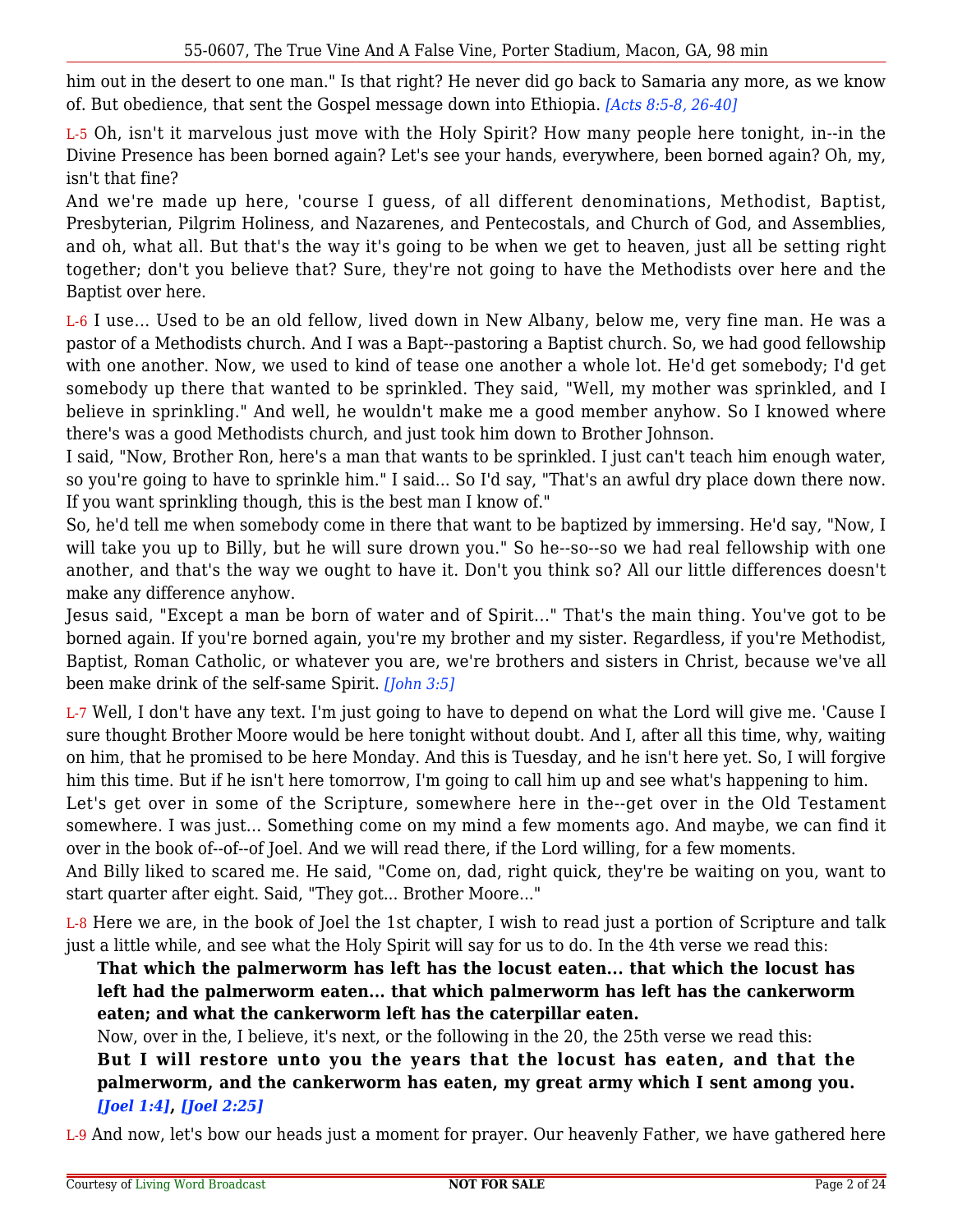tonight, under the canopies of this sky, to give praise and glory to the Creator of heavens and earth, Who gives us this privilege. We're grateful tonight, very thankful to be here, and be healthy and happy. Many here are sick, Lord. And we gather for this purpose tonight, that these here, that is unhealthy tonight, might leave this ground, healthy and happy tonight. Grant it, Lord. And may, if there be any sinners here may they leave, spiritually healthy tonight, filled with God's Spirit. Grant it, Lord.

And may the glory of God come down upon us and bless us, like it was on the day of Pentecost. God repeat it again tonight here. Give us and outpouring of Thy blessings; may we set not with and umbrella over us, but with a cup straight up, ready for the blessings of God to fall.

And now, we're under expectations of knowing not what to say. But Thou hast promised, "If you open your mouth, I will fill it." And we believe that You'll do it. So we commit all these things to You tonight. And You get into the Word, if You will, Father. We know that the Holy Ghost feeds on the Word. And may the Holy Spirit of God take the Word and give It to every heart, just as we have need of it. And then, may there be a great healing service also. For we ask it in Jesus' Name. Amen. *[Psalms 81:10]*

L-10 Now, the Lord add His blessings. Now, can you hear around? Raise up your hands, if you can all the way around it, raise up your hands. I... Sounds to me like it's rebounding, 'course I--I don't know. But someone, some of the--the book salesmen and them, told me that it was better up and around the rim up there, then it was back in here. Here's where the rebound comes is back this a way. But you're closer now.

And now, let's just all forget whether we're Methodists, or whether we're Baptist, or whether we're Presbyterian, or--or Pentecostal. Let's just have a little time of fellowship now and rejoice in the Lord.

And now maybe, if Brother Moore comes tomorrow to take over in the preliminaries like this and have the--the message, then I will just come right straight to the platform here and start praying for the sick. You see? And we got hundreds of people here to be prayed for.

L-11 And I want to say before I start speaking. The American people is not like people abroad. Well, when you get people abroad, over in Africa or over in a somewhere else, they--they're not like the American people. They are in Africa for instance. Where our Brother Thoms here is from. Well, there when they can see the supernatural move one time, and know that it's genuine supernatural, that settles it. Just tell them, say, "Get up and go home." And every cripple will get up and walk away. And every--everyone that's deaf will be hearing, and every blind will be seeing. They'll just--they just rake up the crutches and things and pile them up in the corners.

In Sweden when we were there, was setting there, and not knowing even how to speak their language, the Holy Spirit would move out through the audience, and tell somebody, speak in English what their name would be in something else, a interpreter. Like their name was Running waters or something like that, It would tell them who they was, what was wrong with them, where they come from. The whole complete, surroundings would just raise right up, throw down their crutches and things, and walk away. They're--they're... I don't care how they felt. They believed anyhow. If God was that close to them, they was going to walk away and believe it anyhow. They went testifying.

L-12 That's real what we should do. But we American people, you know what's the matter with us? We've been drug through every school of theology, one vice versa from the other one.

One will set around now and say, "Dr. Jones says that's mind reading."

"Well, my pastor says, the guy is a Beelzebub; he is a devil."

The other one said, "Well, it's not the Lord; I will tell you that."

And the people don't know what to believe. You believe God's Bible; that's the thing that's right. "Let ever man words be a lie; let Mine be the true," God says, no matter what it is. And the proof of the pudding is (as the old slogan is), is the eating thereof. If God says it in His Word, and He produces it, believe it, and go on. Forget the rest of it, and just let God be truth.

Now, we're going to speak a little bit tonight, if God willing, just a little old evangelistic, maybe, if the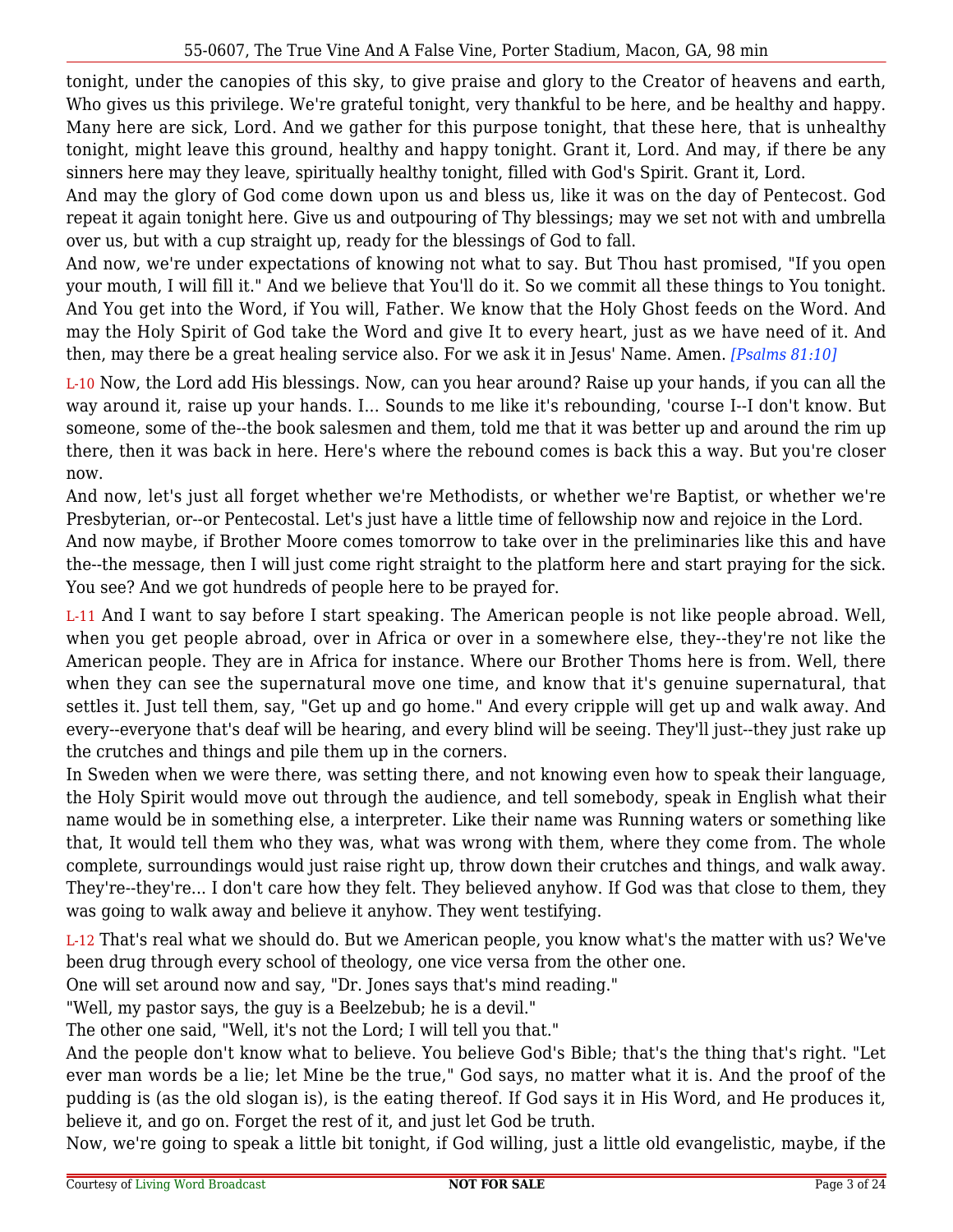Lord will help us, "On the True Vine and the False Vine. *[Romans 3:4]*

L-13 You know the biggest story that was ever told, the biggest lie that was ever told is one that's got a whole lot of truth in it. Now, the biggest lie was ever told, was what Satan told Eve. See, it had a whole lot of truth in it. And now, you come around and say something that's just really right straight out a lie, why, you wouldn't believe that; you know better. But when it comes to a place where it's got about ninety-nine percent truth and one percent lie, that's the deceiving type. That's the kind you have to watch, is them kind. And that's just what the devil's good at. He told Eve everything truth, but one thing. See?

He said, "Now, you--you don't know what's right and wrong; you don't know good from evil. And now, if you'll take this fruit," said, "your eyes will be opened, and you'll know what's right and wrong. And you'll be wise; you'll know like God." Well, that's true. That's exactly. All that was the truth. But she said, "God said we will die."

He said, "Oh, surely you won't die." And he persuaded her. Now, that's where--where the lie come.

Now, we can preach all around everything and leave off the main fundamental root of it, and there's where the lie comes. You see? There's where the trouble comes. *[Genesis 3:3-5]*

L-14 Now, we are going to go back on vines for a few minutes. God likens His church unto a vine.

He said, "I am the Vine; you're the branches," and so forth. And if the vine is a grape vine, and it bears forth grape life, it's got to bear forth grapes on the vine. Is that right? The Life that was in Christ has to be in every branch. And if Christ's Life in Him was a preaching the Kingdom of God and healing the sick, every branch will have the same substance in it, as it comes up. It can't be nothing else.

The Life of Christ in you... If I told you tonight, that the life of John Dillinger was in me. You'd expect me to have big guns here, something other. You'd be in danger, if his spirit was in me.

If you... I told you I had the paint, the artist spirit in me, that--like some great, famous artist, you'd expect me to be able to paint a scene, that just like that artist could, 'cause his spirit was in me. *[John 15:5]*

L-15 And if I tell you the Holy Spirit is in me, you expect me to do the work that the Holy Spirit did when It was here on earth, manifested in the Lord Jesus Christ, live that type of Life, preach that kind of Gospel, do the same thing. 'Cause the--the vine will always produce what the life of the vine is.

Jesus said, "By their fruit you shall know them." Right, by their fruit you shall know them.

Now, you might take a tree, that looks like it's got sycamore bark on it and it bearing apples; I don't care what kind of bark it looks like; it's a apple tree to me. Because it's producing apples, shows that the life in the tree is apple tree life. And it'll bear apples. And no matter how you're dressed, or what you do, as long you're bearing the fruits of the Spirit, it show a--the Spirit of Christ, it shows that Christ is in you. *[Matthew 7:20]*

L-16 Now, all things originated in Genesis. You like to study Genesis, brethren, you ministers? Oh, I think it's the greatest book of the Bible, one of them. Everything that you find today originated in Genesis. "Genesis" means "the beginning."

Every cult that you find on earth today started in Genesis. Every real true church on earth today started in Genesis. Everything that we see, even all the science, started in Genesis.

Did you notice Jesus referring to it, said, "As the days of Noah was so will it be in the coming of Son of Man."? Look what they did; they were great builders. Look how your city's a building here.

They begin to work in metal; science was great. They built the Sphinx, the--the pyramids, and everything, something that we can't do today, just exactly, just a repeat of the time. And they had cults; they had everything just like they did--have today. It's a great pointing towards the end time. *[Luke 17:26]*

L-17 Now, and notice. Now, for our beginning tonight, we're going to go back and liken a true vine and a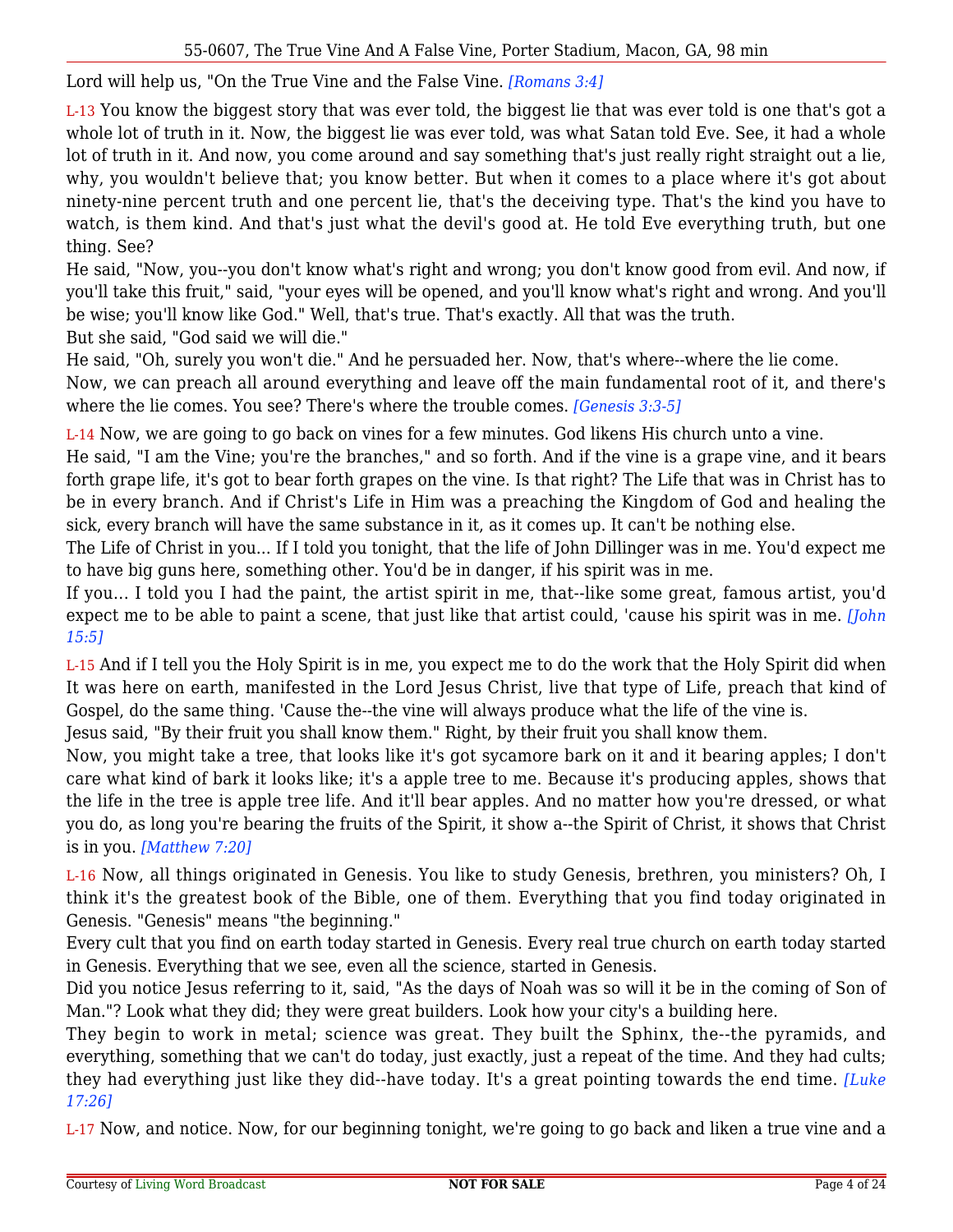false vine.

Maybe I could take these two microphones; I don't know the man that set it around here a few minutes ago, didn't know what he was doing I guess. But that's just what I wanted him to do. 'Cause I'm going to take this to be the right vine and this the wrong vine, and just compare it now, just for the sake of illustration.

Now, in the garden of Eden we find out, that there first was one man, Adam. God made him a helpmate which was Eve. Then come Cain, and then come Abel.

Let's begin right there. Now, spirits does not die. Men die, but spirits does not die. God takes His man, but never His Spirit. God took Elijah, and a double portion of His Spirit come upon Elisha, about eight hundred years later come out on John the Baptist, and predicted to come again in the last day. God took Christ out of the earth, but the Holy Spirit come back. *[II Kings 2:9]*, *[John 8:44]*, *[Matthew 24:24]*

L-18 The devil takes his man, but the spirit remains just the same. Jesus said, "You're of your father, the devil." Said, "Which one of the--the--of the prophets that showed forth the coming of the Just One, did your fathers not stone, and so forth?" speaking of the Pharisees. And it... *[John 8:44]*

Remember, and right keep this in mind: The antichrist spirit is not communism. The antichrist spirit is religious. Jesus said, "It'd be so close it'd deceive the very elect if possible." *[Matthew 24:24]*, *[Mark 13:22]* It's not a--a something like a communistic anti-God affair; it's a religious spirit. John saw it in Revelations, and he wondered with great admiration, how it set like the church of the living God, and so forth, and yet in it was found the blood of ever martyr that had ever been killed for the Lord Jesus. *[Revelation 18:24]*

L-19 Now, in the garden of Eden there, we will just let Adam and Eve pass by and begin with the two boys, Cain and Abel. We was talking of them a few days ago. Each one of those boys were spirits. And to my opinion, right there were Judas and Jesus in a prefigure. Just as Cain killed Abel at the altar, so Judas killed Jesus at the altar by betraying Him and denying Him.

Some people only see three crosses on Golgotha; there was four. The cross represents a tree. And there was Christ, a thief on each side, and Judas hung hisself on a sycamore tree. He was on just as much cross as Christ was, for cursed is he that hangeth on a tree. *[Matthew 27:5]*, *[Galatians 3:13]*, *[Genesis 4:1-8]*

L-20 And notice, here was the Son of God, came down from glory, going back to glory, taking with Him the repented sinner. Here was the son of perdition, come from hell, returning back to hell, taking with him the unbeliever. "If thou be the Son of God." See, just perfect. But those two Cain and Abel, both of those boys was religious boys. They were really truly religious...?... Cain knowing after he come out of there and realizing he was mortal, he could not go out to face death, knowing he had to go out of the world without being sincere.

Sincerity isn't what God requires. Sincerity is all right, but that's not enough. Perhaps tonight if we'd go down into the Ganges river, watch those mother's with them little black babies, sticking them into the alligators. And them squash them to death on the--oh, on--in their mouth, sacrificing to the god. That's sincerity. *[Matthew 27:40]*, *[Genesis 4:1-8]*

L-21 What if you'd follow me to India and see those people pull off their shoes and walk through fire, and their feet burning to blisters. Go in with me to China, and find their little feet broke up like that, and walk on their toe's, how they make sacrifices, and everything, very deeply sincere, but still that's not salvation. Sincerity has nothing to do with it.

Many times the heathens who cut themselves, and lance themselves, and way deeper than anything you ever seen acted in Christianity... Why, Christians will hardly walk across a street to a revival. That's right.

But them people will do anything, even sacrificing their children to their lives. But that's it, sincerity doesn't spell it. "There is a way the seemeth right unto a man, but the end thereof is the way of death."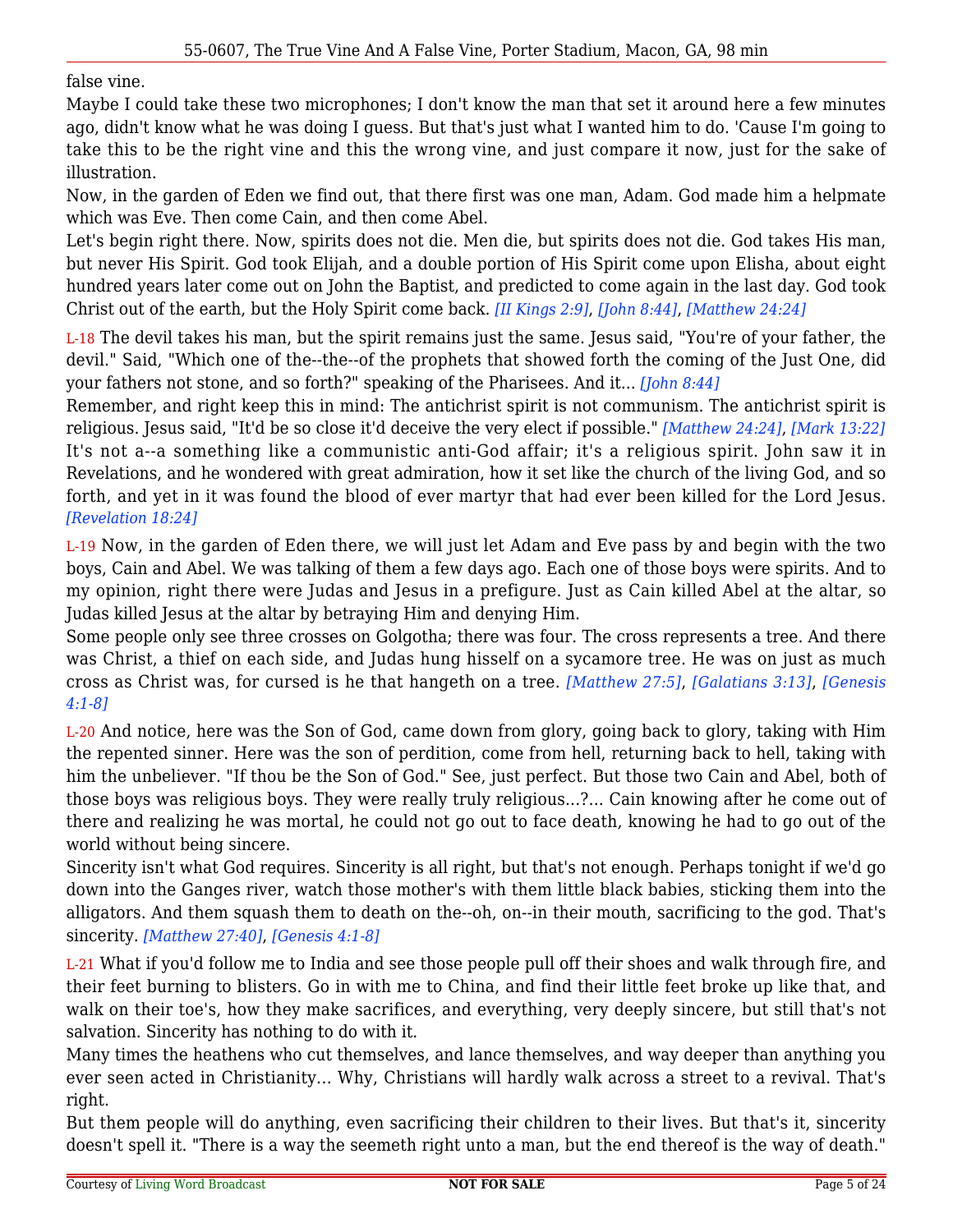## *[Proverbs 16:25]*

L-22 And it behooves us to check up now, to find out where we're standing. We're in the end time. No time for playing; it's time now to get right, and be sure that you're right.

If you went to the--down here somewhere to the grocery, or down to the restaurant, and you bought a bowl of soup, and it had a fly in it, you'd send it back; you sure wouldn't take it. You're watching what you are putting this body, but you'll put anything in that soul, no matter what it is, any kind of a dogma or a doctrine. But you'd better check up with the pure unadulterated Word of God, and find out whether you're really in the right category or not.

Remember, no matter how good you treat this body, a hundred and fifty pound man is only worth eighty-four cents. That's right. But you got a soul's worth ten thousand worlds. You'll take care of eighty-four cents, and let the ten thousand worlds go any way. Check up.

L-23 Now, go back into Genesis with me. Watch those boys come there to worship, both of them worshipping. Now, Cain, worshipped God with all of his heart; he made a sacrifice, built an altar worshipped the Lord, just as sincere as he knowed how to worship. Sincerity, altars, belonging to church, all of that doesn't spell it, not a bit.

Then Abel came, not with beauty. I want you to notice. Always get this out; especially you people around here sometimes... That's what... I'm going to preach to you Pentecostal brethren, the ones that's sponsoring my meeting. See?

Listen, we're... Somehow there's something wrong. That's right. I'm afraid we're beginning to act too much like the other churches and things. You're letting down. Brother, it behooves... We... What we need tonight is a good old fashion revival, breaking up the starch and bringing people out in the open. *[Genesis 4:1-8]*

L-24 Now, the first thing you know, you find out that's the same thing that got Israel in trouble: They wanted a king like the other Gentile--or the other nations and Gentiles. They got in trouble with it. Don't try to pattern after nothing but the Lord Jesus Christ; let Him be your sole Center to God. Get these... Throw these things away; lay aside every weight. Start right back into the Gospel.

Did you realize that people today are taking in members; they did it. When the Methodists revival come there was great breaking up. They had a real revival. But just let a few of them begin to break away, and then new people come in, they begin to get cold and formal. The Methodists had Divine healing; they had the power of God.

Why, John Wesley's own ritual, that I got in my house some texts of--of his book. He was here in America, him and Asbury. And he was riding a horse out for--to pray for some woman; the horse fell and broke its leg, and he got off, and anointed the horse with oil in the Name of the Lord, and got on it and rode away. You preach Divine healing now; they'll throw you out of the Methodist church. *[Hebrews 12:1]*

L-25 And John Smith, the founder of the Baptist church, my own church, why he prayed so much at nighttime, till his wife had to lead him to the table; his eyes would be swollen shut from crying. You can't even get a tear out of a Baptist eye no more. What's the matter? Something went wrong, because that... I ain't nothing against the Methodist or Baptist churches; them are my brethren. But the thing of it is, brother, a few round of apostles like it was in the beginning, you begin let down the bars, let down the bars, this one come in with a lot of theology, a lot of education, and run God out the door. It'll never substitute for the power of God.

Pride, big something, make a big church building, have a big name, that's what's the matter with our churches today. We're trying to get more members. Every church, trying fuss for the organization, pull for this. They're all right. I know this is a little sparky, but it's good. You see? That's right. It's good.

But the Assemblies wants their big one of the... The Oneness wants their big--theirs to be the biggest, every one. How can you do any thing for God when you got... We're trying to find honor--seek honor one from another. Brother, the thing of it is, we're all six foot of dirt, and God might take us at any time.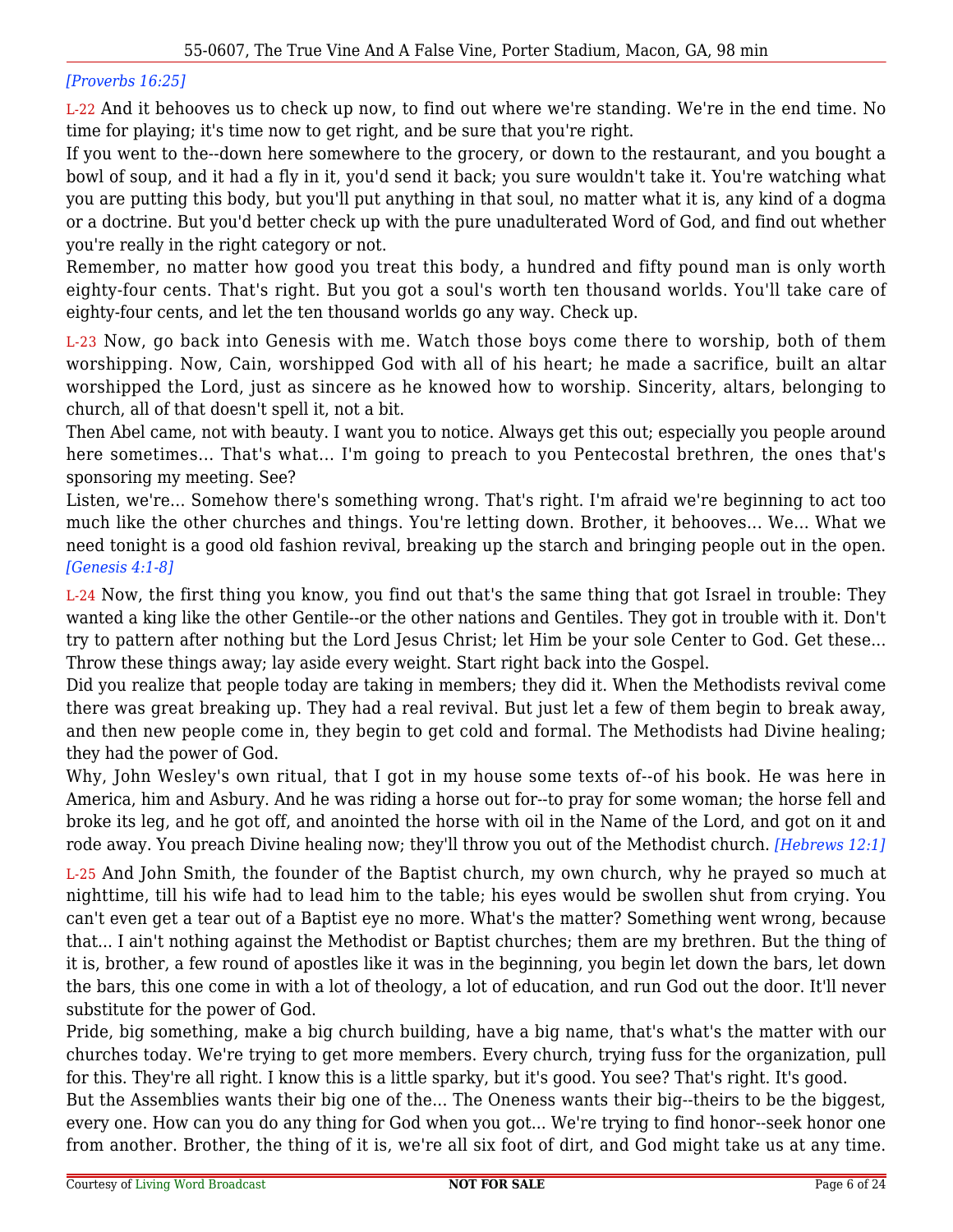Seek God with all your heart. Let the... The churches are all right, every one; I have nothing against none of them. They're all fine. But what we need is Christ in them churches. You're leaving out the main thing. That's right.

L-26 Now, look at Cain; he come with sincerity. But look, in the background, his daddy, the devil. Who he is... He was influenced by his daddy. The reason in heaven... When he was up there, he set up a kingdom more beautiful, more elaborate, pretty, then what Michael's was. He tried to get a greater kingdom. That's why he was kicked out: pride, beauty, stuck-up. And when he come here, there was a nature of him right in his boy. And it hasn't died yet. That's right. Oh, big church, say, "I belong to the biggest church in town." That don't mean a thing, not a thing.

What it is: How is your heart with God tonight? That's the next thing. That's the question. *[Genesis 4:18]*

L-27 Jesus never come for us to build big churches. Listen here, let me tell you something, and this is on the side. Jesus never asked us to ordain and--or make any church. He never left word for us to build a church; He never left word for us to have an organization. He never left word for us to have a seminary. He never left word for a hospital. He never left word for our school or an education. But he did say to the church, "Preach the Gospel into all the world, then I will return."

Nothing against the organization, church, hospital, they're all right; but we put our emphasis on that, instead of taking the Gospel to the world, when two thirds of the world tonight has never heard of the Lord Jesus Christ. How can He come? He will come when the Gospel has been preached. Not passing tracts now, they're all right, passing tracts, but "preach the Gospel means demonstrate the power of the Holy Ghost to all nations that I will call as a witness." Amen! That's right. *[Mark 16:15]*

L-28 Notice, Cain back there, just as religious as he could be, walked up and made a beautiful altar, offered up his sacrifice, knelt down with all of his pomp, just like his daddy. He wasn't a atheist; he wasn't an unbeliever. No, sir, he was a believer. Exactly right. So there's such a thing as being a believer and yet being condemned. The devil believes and trembles. The devils when they seen Jesus, they publicly confessed Him to be the Son of God and asked for mercy. That's right.

There Cain knelt down, worshipped, fixed all the big lilies, I imagine upon his altar, and brought the fruits of the field, and laid them up there, and knelt down, and said, "Now, Jehovah, look how pretty this altar is; look at that old common altar that bunch of holy-rollers has over there. Just looky there what a little old common place they're worshipping in, that guy Abel, that little old stinky lamb hanging up there. Looky here what I have done for You. I've built this great church; I put everything down here. See what I am? I'm... I've done something big. It'll--it'll show psychology. It'll--it'll bring people in." Oh, my, that's the works of the devil. That's right. He said, "Now, receive me, Jehovah, You know I believe in it." And God flatly refused him. That's right. *[James 2:14]*, *[Genesis 4:1-8]*

L-29 Here come little old Abel, pulling that lamb, with a spiritual revelation, that he knowed that it wasn't fruit that brought them out of the garden of Eden; he knowed it was blood. And life don't lay in plants; it lays in blood. Here he come with a little string rapped around, or grape vine around that little lamb, throwed him up there, and said, "This is it, Lord."

God said, "That's justification." Amen.

Then look, his brother was jealous of him. That jealous streak never leaves that high society class. No, sir. It's still there. Amen. Still there, it won't leave; it'll make its roots and beds in hell. Notice, there he was moved up there, and killed his brother. *[Genesis 4:1-8]*

L-30 Notice those two spirits, leaving from there. Watch how it's dominated the world. Here they come out of Genesis. Watch any thing you want to; watch the world order; watch everything. As it comes through Genesis, it comes up through a process, and now, it's done gone up here, and blooming out in the seed to produce the same thing it was in Genesis.

Here's the false vine; here's the true vine. And they're both growing side by side. Did you realize, that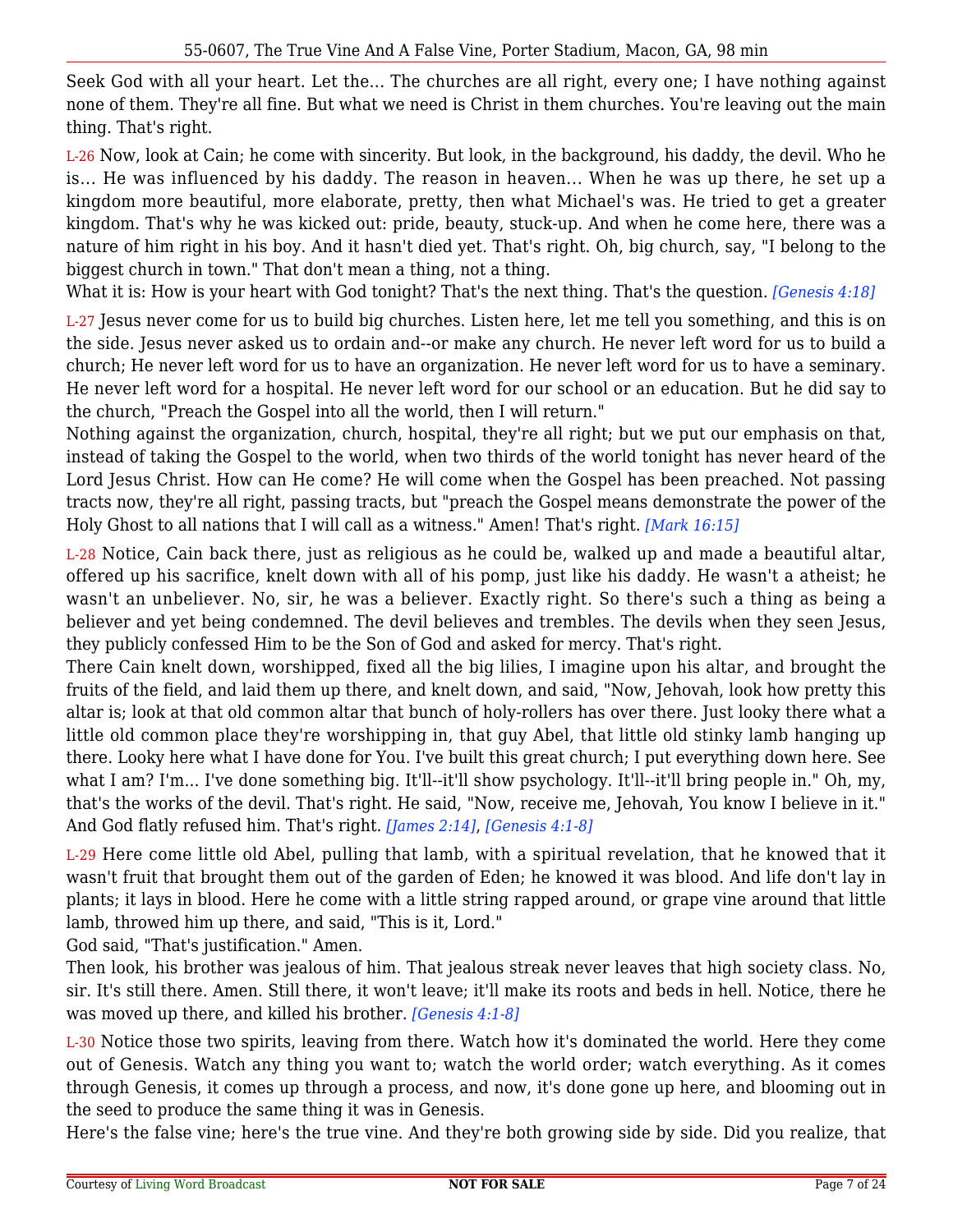Judas Iscariot was treasurer of the church, out of the same tribe of the Lord Jesus? He was a big man, brothers with the rest of them, set in the same pew, sang the same songs, worshipped the same God, preached the same Gospel, and was Judas? Do you realize that same spirit moves right up through the church? But where Judas showed his colors was at Pentecost, just before Pentecost, before they really got borned again.

People don't believe tonight, many of the people don't believe there is such as a thing as an experience of being born again. They say, "It's all in you mind." No, it's in you heart, brother. That's right. *[Genesis 4:1-8]*

L-31 Notice, here comes them vines up; let's just follow them two spirits now. The first thing you know, we will see them... The first in the ark: There was a dove, and there was a crow. Both of them of them was birds; one could fly just same place the other one was, and both set on the same--same roost, perhaps, on the same floor, the second floor of the ark, both of them birds. One could fly where the other one was. One of them the spirit of Christ, and the other one antichrist... The only way you could tell them, was test their diet.

They turned the crow out, and that crow was satisfied with eating old dead bodies, flying from one to one, and clawing around. He come... He was satisfied to be out there in the things of the world.

But when the dove flew out, she couldn't find no rest for the soles of her feet, and she come back again. Brother, I'm telling you, if you're ever once borned of the Spirit of God, the world stinks to you, and the things of the world are gone. That's right. You can't stomach any more. Why couldn't the dove eat it? Because the dove is one bird don't have a gall; it couldn't digest it.

And any man that's borned of the Spirit of God, or any woman, doesn't do the things of the world. They've come out from the world, and they are separated in a different life. 'Cause they can't digest it... Their digesting orders has been changed, been converted; their appetites are the things of God, looking above, prayer meetings and so forth. They ain't got no time for skating rinks, dances, and ballrooms, and so forth. They've passed from death unto Life, become new creatures. They don't have--desire those things no more.

L-32 But I want to show you something. You can put a dead carcass out in the field, and a dove won't go near it; a dove will set over here and eat wheat. But that crow can set over there, and eat the dead carcass, and come over, and eat the wheat too. Just exactly. So you have to watch that fellow. See, he's a hypocrite to begin with. That's right. Watch that line coming up, both of them. We could type it all the way through.

Come on out into Esau and Jacob, the same way. Let's take it to Israel, a beautiful type. Now, here was Israel, the coming out of Egypt, on its road to the promised land, perfect type of the church today, on its road to the promised land from Egypt, going up into the promised land, which God had promised that He would give them this land. And on the road up, going to the blessed place, on the road up they come in contact with the Moabites. Moab was a brother to him, to Israel. The land of Moab, that tribe come from--from back in the early days of Lot's wife, or Lot's children. Lot had children by his own daughter, and they become the Moabites. *[Genesis 19:36]*

L-33 Now, you got all your umbrellas tightened? I want to show you something just a minute, the Lord willing. Notice, you know, today people say, "Well, our church is fundamental. We believe in the great evangelical, fundamentals." That's right, and you can still be wrong. You can be ever so fundamental and orthodox, and be on your road to hell. You don't believe it, listen to the Word just a minute.

Here they come, on their road up, and they met their brother, so they sent word, "Can we cross through your land?"

He said, "Absolutely not. We will not let that bunch of fanatics come through here." There they was. Well, look. Moab was all organized, a great nation, with all these princes and all these different ones, and Balak, and all their great kings, and so forth. But Israel, was a interdenominational; it was just a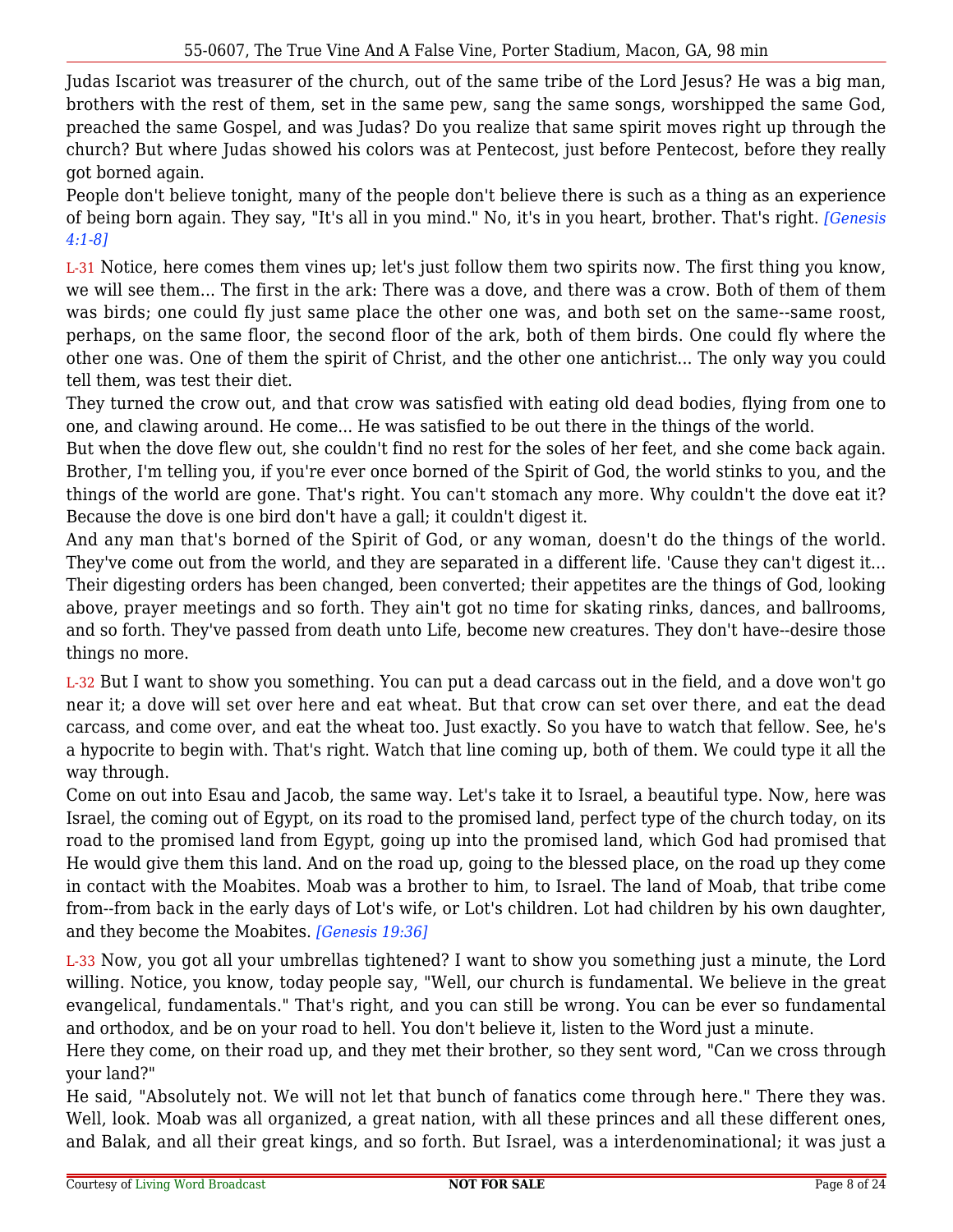little group of scattered tents...?... traveling under the Spirit of God. But Moab was all organized, the biggest, one of the biggest nations of the land. And he said, "We will not let that bunch of holy-rollers pass through here, not at all. Look at the things they're doing."

You say, "Holy-rollers, Brother Branham?" Yes, sir, I believe they was. Absolutely. When they come out of Egypt and crossed the red sea, and they had miracles and things beyond--before them... And when God rains down the winds out of the heavens and parted the Red Sea, and they went through on dry land, and the Egyptians trying to do so, uncircumcised, trying to mock the Spirit of God, they were all drowned.

L-34 Miriam got in the Spirit, picked up a tambourine, and went down the bank beating a tambourine; all the daughters of Israel followed her beating tambourines and dancing. And Moses put up his hand and sang in the Spirit. If that ain't a holy-roller meeting, I never seen one in my life. That's right. They sure was going down along the banks rejoicing, signs and wonders among them.

When they got thirsty, God just give them water out of the rock. When they got hungry, God rained manna down out of the heaven. And when they got this manna, they begin to eat it, said, "It tasted like honey." You know, that manna was a type of the Holy Spirit. That's right. Just after every believer has come through the Red Sea, which represents the Blood, as I said last night, He comes into the fellowship by the Holy Spirit. *[Exodus 15:20]*, *[Psalms 81:16]*

L-35 Notice, as soon as they passed through the Red Sea, they were on their journey, God rained manna till the journey was over, a type of the Holy Spirit. When they come out from Judaism and got the Holy Ghost on the day of Pentecost, the Holy Ghost rained down upon those apostles, and has rained every since, and will till this age is over. That's right.

I want you to notice, as soon as the rain of the manna begin to fall, He told Aaron, "Go out and get several big omer fulls, and put it back in the holiest of holies," that every generation that proceeds this generation... Every generation that comes on after this one, every time a man becomes a priest, he can come in behind the holiest of holies and take a mouthful of the original manna that fell at the beginning. What a beautiful picture that was on the day of Pentecost, when our spiritual Manna (That was natural manna.), the spiritual manna that took care of the church over--and give it all these spiritual vitamins to leave--to live by...

L-36 Why, on the day of Pentecost the Holy Ghost came down; they come out on the outside, staggering and acting like a bunch of drunk men, women. Yes. And Peter said, "This is that, that was spoke there by the prophet Joel; this is that." Brother, if this ain't that, I will keep this till that comes. I--I sure enjoy this anyhow, and waiting for that. And when they come on the outside, the power of God was a moving upon them. And Peter...

All of them said, "Men and brethren, what can we do, to have this same thing?"

Peter said " Repent, every one of you, and be baptized in the Name of Jesus Christ for the remission of your sins, and you shall receive the gift of the Holy Ghost. For the promise is unto you, and to your children, and to them that's far off, even as many as the Lord our God shall call." Not something looks like it, we don't receive something that imitates it, but a... Not a mouthful, but a heart full of the original baptism of the Holy Ghost, that fell on the day of Pentecost with the same signs, same wonders, same actions. *[Acts 2:15, 37-39]*, *[Genesis 49:28]*

L-37 When men and women are ready to surrender their lives, it tastes like honey in the rock. You know, David talked a whole lot about honey in the rock. He was a shepherd. He used to carry a script bag on their sides; the shepherds did. And every time their sick sheep would go to running around, well, the- the shepherd would reach down and get him some honey out of the script bag; he'd lay it on the rock. And the sheep would come up and go to licking on the rock. While they was licking the honey, why, they got a hold of some of the limestone. And the limestone healed the sick sheep. Oh, what a picture.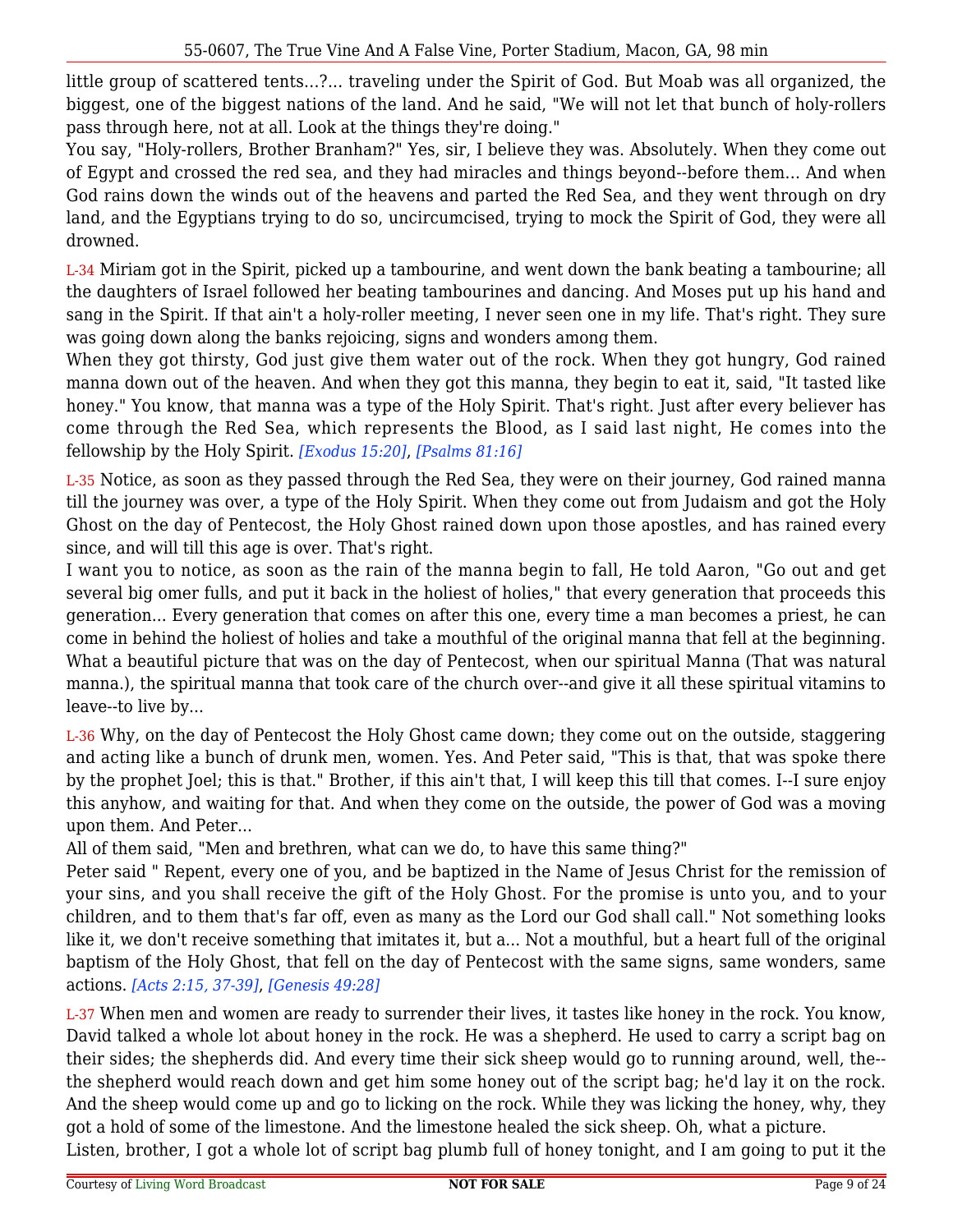right Stone, Christ Jesus, not on any church, on Christ where it belongs; and you sick sheep get to licking right quick; the first thing you know, you will get some of the limestone. And it'll heal your illness, and you'll find out that there's power in the Holy Spirit to raise men and women from a life of sin or from a life of sickness unto health. Lick on it, you that's on cots, and you that's in chairs, and you that's blind, you that's deaf and dumb, and find out if there isn't healing powers in the Holy Ghost that'll change a man's life and make him a new creature. It sure will; it'll make you pass from death to Life.

L-38 I can see Israel as they journeyed on; there they was; it's true. Did you ever here them say... Oh, about the church, they said, "Oh, look down there at Israel." Balak said, "Why, you send and get me Balaam." And said, "When Balaam comes up here..." They had an old fundamental preacher over there, half backslidden, so they said, "Get him and come over here, and he will curse these people for me."

So, they went over and got this old prophet. And he come over there, and he thought, "Now, let me look this thing over. Now, I know that they've done everything. I know that they lived with each others wives. They--they've done everything on the calendar that's wrong. Now, a holy God will curse that people." So, he went there with that intention to curse that people for this great nation, because he got a better church out of it, and he got a better salary out of it. Why, he was lining his pockets. Sure, he said, "I will go up and do that." And on this road down, God had a old dumb mule to speak in tongues to him, and tell him to get back up there where he belonged. And he didn't have gumption enough to know it. That's right. Amen.

And there, on... You say he didn't speak in tongues; he spoke in human voice. Mules don't speak in human voice; he sure did. He certainly did. I felt that coming in; somebody said that mule didn't speak in tongues. He sure did; he certainly did. You ever... A mule don't talk to him in his own language; he wouldn't understand it. See? But he--he got this. *[Numbers 22:28]*

L-39 Notice, and there they was. And when he went down there, he walked away, and looked at Israel. And look how hypocritical. The king took him around, said, Now look, you get way over here." and showed just the back part, the worst part of Israel. Now, watch. It's this vine. Now, here's this vine trying to curse this vine.

Now, notice. He said he show him the uttermost part. That's the way the devil does it to the people of God. They won't say anything, say, "I will give you a thousand dollars to anybody can show me anybody was healed. Bring it up here."

I challenged one of them one time. He said, "Let me cut a little girl on the arm, and you stand there and heal it, and I will believe you are a healer."

I said, "You need healing worse than anybody, that I know of, and it's healing in the head." I said, "There's something wrong with you." That's right.

L-40 And now, see, they showed the uttermost parts. Said, "Well, I know somebody was prayed for, that didn't get well. Certainly, I know a lot was preached to didn't saved, either. That's exactly true. See, but they show the uttermost parts, the back parts, the worst part. That's the way the devil does it. And watch how it happens. Took him out there and showed him the back parts of it. And then notice. When he said got all together... Now, here's the picture. Watch this brethren; watch this.

This vine here, and this vine here, this one is of Abel coming up, this is of Cain coming up. Cain was religious; this one's religious. Cain was fundamental; they were fundamental. Abel had the right way, by revelation, by signs and wonders. God always has, and always will vindicate His Church and people by miraculous signs and wonders. Call to me any time that a revival ever broke out through time in the history, that there was'nt signs and wonders followed it.

What's the matter today, my brethren, is this: We are letting down. We're letting down to mental theology. We're letting down to intellectual faith, when we ought to pray until God moves in the audience and goes to doing something for us.

L-41 When I landed in India, the Indian men all met me out there and said, "Now, look, Brother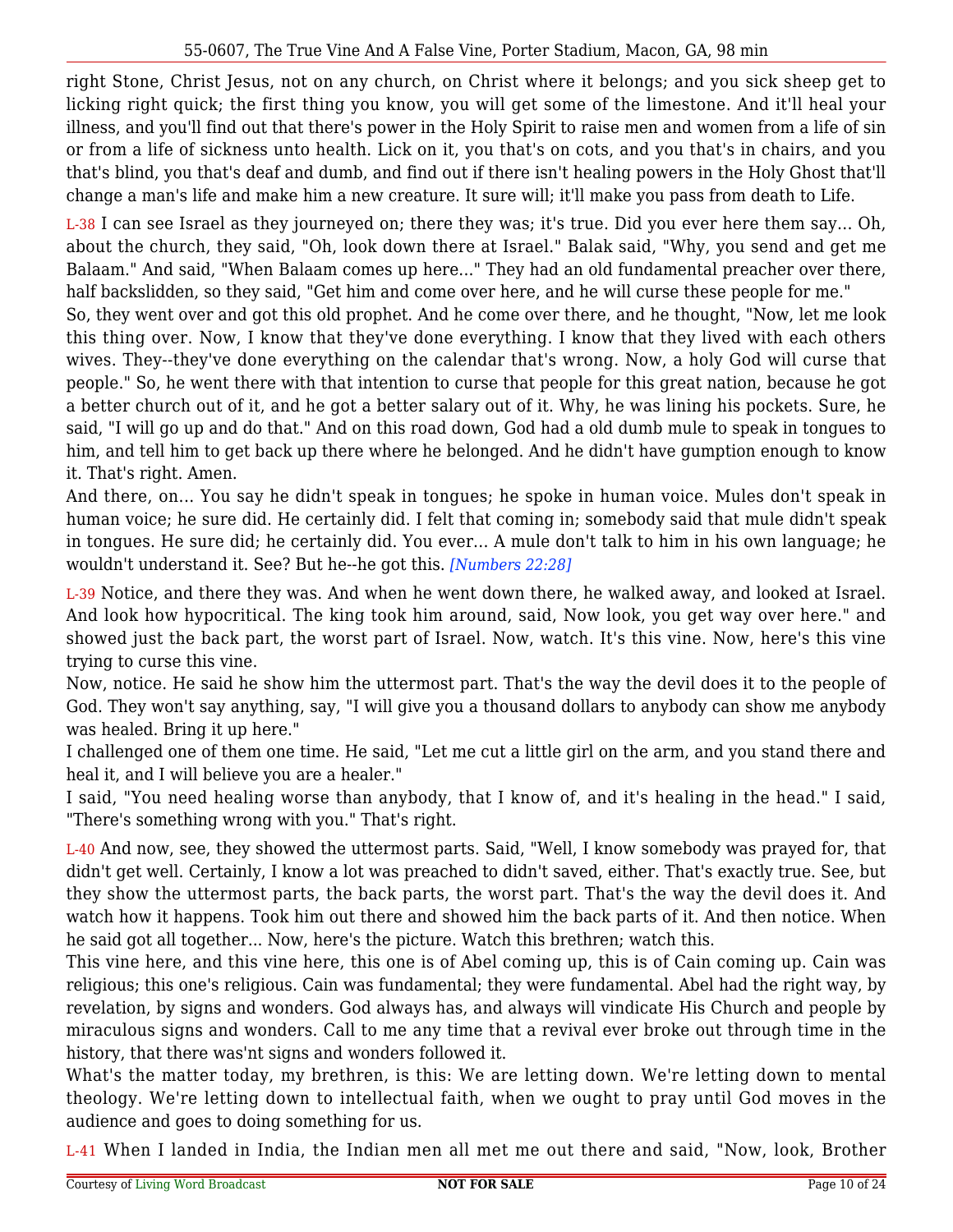Branham, as far as theology, you ain't got nothing in America that understands that Book." And that's true. For that's and eastern Book; it is not a--a western Book. It's a different slant altogether. Said, "We know the Bible; we had it before you was even a nation, hundreds of years." That's exactly the truth. Saint Thomas went down there. I was right in the church where he preached. That's right. Said, "We know more about the Bible than all your teachers together know. But what we want to know, what we are wondering: Can we find a man with faith enough to make It manifested? That's what we want to know. We want to see the Bible re-acted and lived again. If you're could you've got the right-hand of fellowship."

I said, "Jesus Christ raised the dead; and He's the same yesterday, today, and forever." Amen. That's true. *[Hebrews 13:8]*

L-42 Now, there was Moab setting up here. Now look, the first thing Moab done... Notice, he went got all of his dignitaries, all the--well, the--the councilmen, and all of them out there, and all the bishops, and the right reverends, and the honorary reverends, and the Ph.D., and the B.B.D., or ever which you wanted to call it; and brought them all out there, thought we'd show God our dignitaries. See the same old sprit of the devil. See?

Well now, they were fundamental; they said, "Now, let's see. They built seven altars up here on the hill, seven altars. That's exactly what God required. They killed seven bullocks, clean sacrifice what God required. Notice, and killed seven rams, speaking of the coming of the Son of God, fundamental.

L-43 Down here in the valley they had seven altars, seven bullocks, and seven rams. This group was just as fundamental as this group. If God only required fundamental doctrine, then why did He except this one and refuse that one? And all their dignitaries stayed around, and raised their hands, and glorified God, while the prophet went forth to prophesy. And if God only requires fundamental teaching, He's honor bound to this group, 'cause there's seven bullocks, seven altars, seven rams, speaking of the coming of the Lord, just as fundamental in every way as this church was See?

But what was the difference? What was the difference? They only had the letter, only had the Word, and these people had signs and wonders following them; they had a smitten rock where they could drink from. They had a brass serpent for healing. They had signs and wonders, going before them, performing signs; they had a Pillar of Fire hanging over them. I knowed they done all the things wrong, but they for... Balak forgot to look and see that there was a smitten rock before them; their was an atonement made. And God was vindicating them with signs and wonders. He was saying, "That's My people." *[Numbers 23:1]*

L-44 Now, if teaching the Bible, if fundamental actions is all God requires, He's duty-bound to anybody who will do it; but you're called by election, my brethren. God knows His Church and vindicates His Church with signs and wonders. Watch it go on though. Here come Jesus; here come the Pharisees just as fundamental as they could be, same vine coming out of Genesis through Cain, through the children of Israel. All started in Genesis, all Genesis to mean all up into the New Testament.

Here's the Pharisees, just as fundamental as they could be upon the doctrine. They believed in Jehovah, offered their sacrifices. Here come Jesus, absolutely a Believer, and fundamental too, but God vindicated Him with signs and wonders. That's right. God proved that this was His Church, for Jesus went forth preaching, and healing the sick, and seeing visions, and prophesying. And these set cold and stiff fundamentally in their church. There's your two vines. Watch they're growing on.

L-45 Look at Saint Paul, when he got a vision of the last day, he said, "Know this in the last day, perilous times will come. Men will be heady, high-minded, lovers of pleasure more than lovers of God, truce breakers, false accusers, incontinent, and despisers of those that are good (call you a holy-roller, any thing they can), having a form of godliness..." Paul looking by the Spirit into this age, "having a form of godliness, but denying the power thereof, from such turn away."

There you are, fundamental in doctrine but powerless in power. They deny the existence of Divine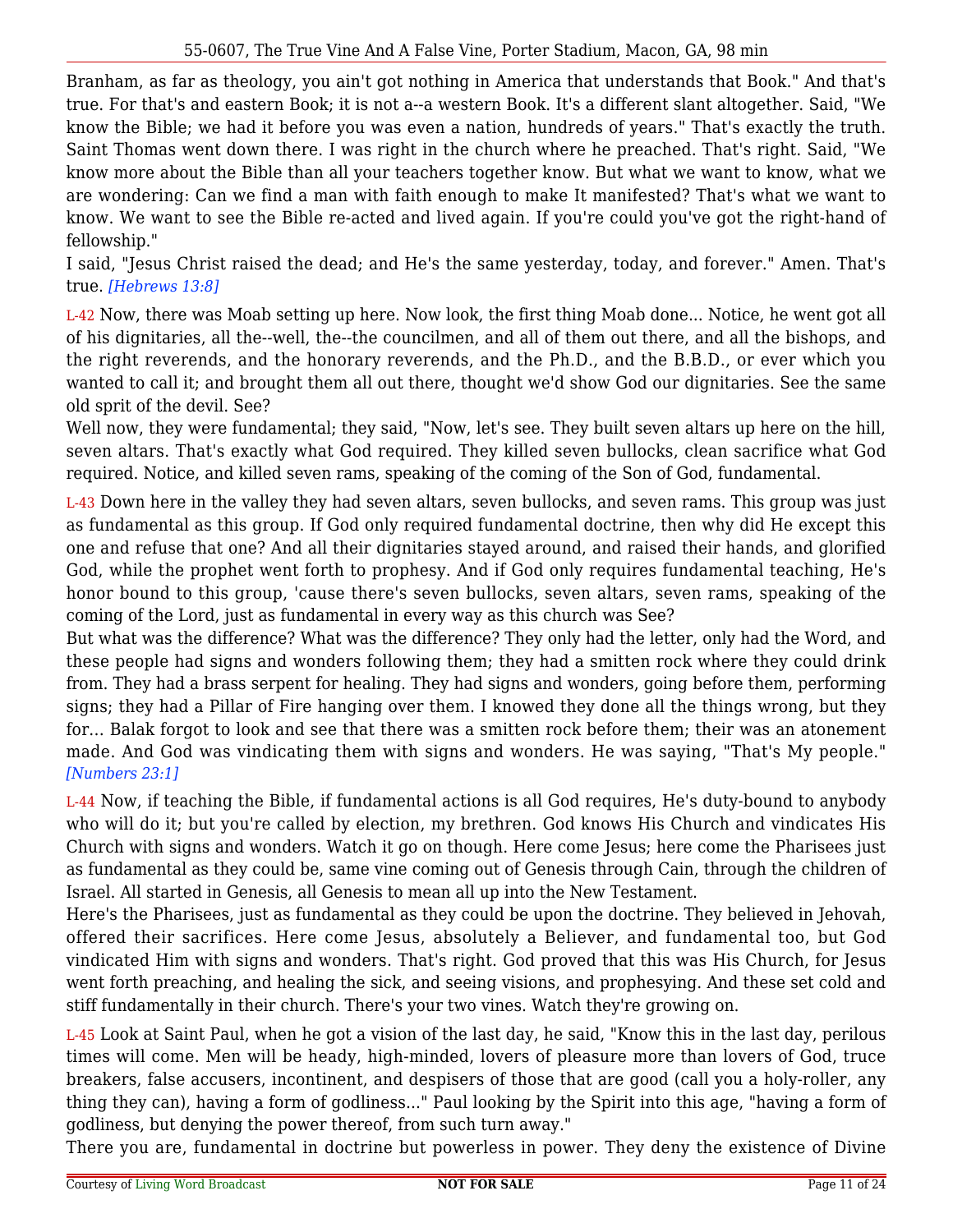healing; they deny the power of the gift. "Having a form of godliness, but deny the power thereof, from such turn away." Amen. You're in the day. *[II Timothy 3:1-5]*

L-46 Here sometime ago up in Canada, I was up there riding, just come from Africa, with brother Thoms and them. I'd come over, and I was so tired, and Brother Baxter and I went way into northern Canada. We was going to go hunting, and I had been riding after an old grizzly bear that day. And I caught up with the old fellow; I just looked at him and let him go. And you know how I like to hunt. I... Well, I watched the old fellow, and I just kept riding down on this other hill, and it's way back where you was about two hundred and fifty miles back with twenty-one horses, and way out. It's seven hundred miles from a hardtop road. So we was way back in the wilderness, just to get away to ourself.

And I'd watch that old grizzly, followed him around, watched him around all afternoon. When it come up a little rain, started raining, I kinda got turned around. I was raised in the woods, so I thought, "Oh, I will know how to get out of here." I just kept going on, 'cause there no paths or nothing to follow, so I just had to follow a general directions. Got dark on me.

L-47 Well, I thought, "Well, thank the good Lord it ain't too rainy, so I could lay down somewhere and sleep the rest of the night. And so I went on over a little piece, and after while the moon begin to come out and shine. I thought, "Pretty. Just ride on; maybe get to the top of one these mountains here, and I will find out where I'm at.

So I was riding on up, and I come into a scene; it's always bothered me. And I--I--was a funny experience. As I rode along, I come over an old burn over where's a lot of old trees had been burnt down years ago--some forest fire--how the sun gets hot and burns off strips like that, sets a fire. And all the pine, big tall swaying trees, was all burnt down. Just a great big bunch of bleached white looking trees standing, and that moon shining down on them. Mmmm. Oh, looked like a graveyard with all the big white tombstones. Well, something or other the Holy Spirit seem to said, "Stop a minute." I stopped. My old horse is getting tired anyhow and hooked him around the--an old limb laying there. I got up on a log and looked around. I said, "Well, God, I don't know why I'm up here, but you got me here for something."

L-48 I just kept watching. I hear the wind come, you know, when it blows against them old trees. They'd moan, mmmmmmm. I though, "Oh, my, what a place, way back in the earth, this old bleached out place, burnt over dead... I said, "What a place. Looks like a graveyard." And I took--listened top that mmmmm, mmmmm. I thought, "Well, Lord, what do you want me here for?

And just then the Holy Spirit spoke to me, and give me this Scripture. "What the Palmerworm has left, has the caterpillar eaten; what the caterpillar has left, has the cankerworm eaten.

I thought, "Yes, it come to me that one time was a great fine green tree, but the fires has burnt all the life out of it." See?

I thought, "That's true. What the Baptist left, the Methodists has eaten. What the Methodists left, the Presbyterians eaten. What the Presbyterian left, the Pentecost has eaten." I thought, "Oh, my, it's all stripped down."

I thought, "Well, what's the matter with them old trees?" They're too starchy. "Why don't they bend with that wind?" And the wind's a blowing; they go mmmmm, just moaning. And I thought, "Well, my, what a spooky looking sight."

I thought, "Yes, that reminds me of these great big old high steepled churches around different places, just as dead as they could be. Oh, they can say they was once a church. 'Oh, I can refer back to our founders where we had back there... ' but what you got now?" That's what I want to know. *[Joel 1:4]*

L-49 What's the matter? What one left, the other one eaten. It's cut all down. Well, I looked over here in the Scripture, and He said, "But I will restore, saith the Lord." What a hard Word is that. The wind started blowing. I thought, "What's the use of sending the wind if they're going to act like that?" I looked down and underneath there had come a little bunch of undergrowth, called in the world today,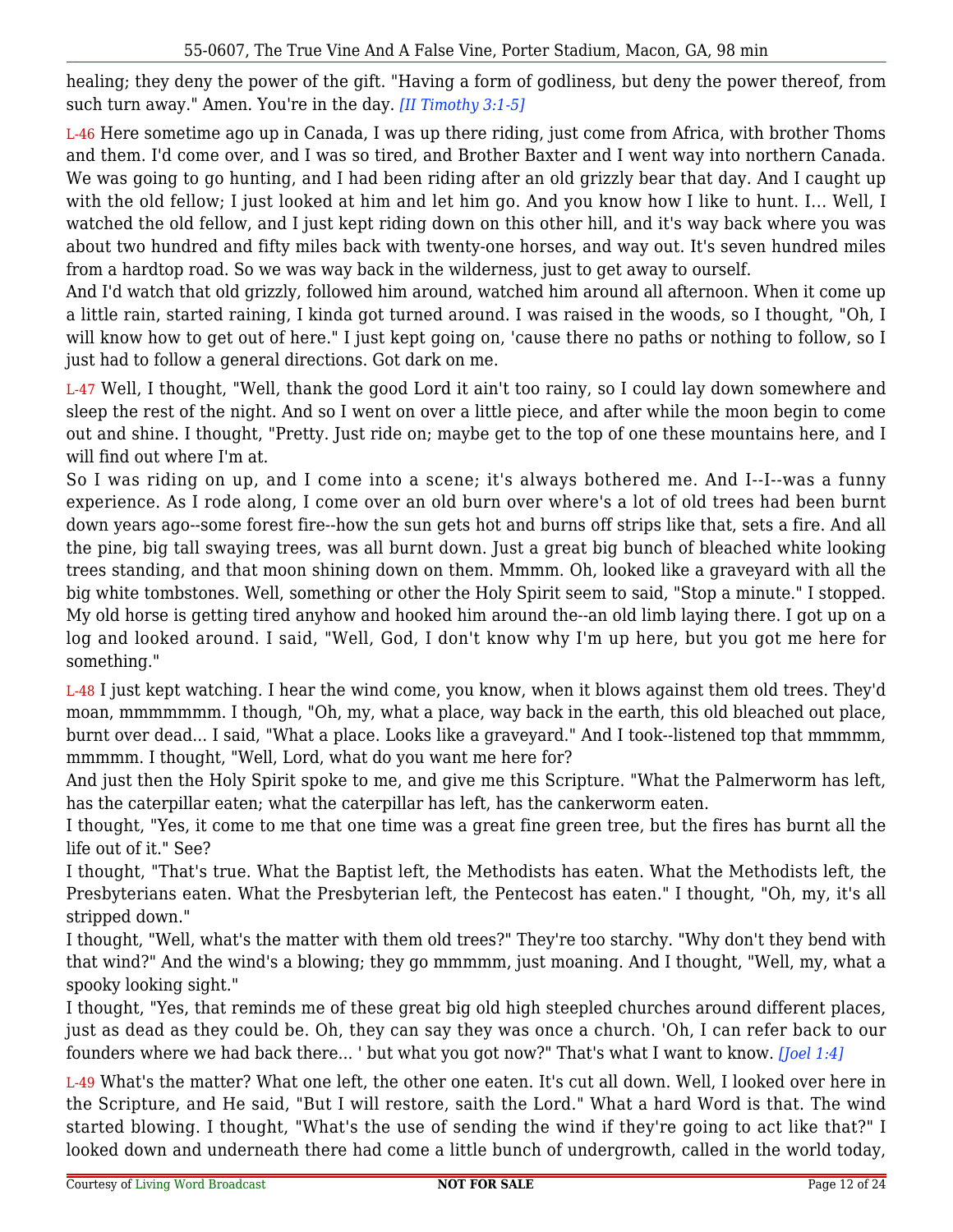back wash--something like that.

But they were green and flexible. Every time the wind would hit them, they'd just sway back and forth and frolic as hard as they could. I said, "Praise be to God, I will restore saith the Lord, though they be blown." I said. There come from heaven, a sound like a rushing mighty wind called the Holy Ghost, and all those big old formal church could do is holler, "Mmmmmm, days of miracles is past. Mmmmm, there's no such thing as Divine healing., Mmmmm, it's of the devil. Mmmmm, don't believe it, don't go to it." But all the time, God's got a growth coming on, a church...?... "I will restore saith the Lord." *[Joel 2:25]*, *[Acts 2:2]*

L-50 All of His former glory will return to it again. All that it was in the first place will come back again. I thought, "What does God send the wind for anyhow?" To shake them trees. Every time you shake a tree, it loosens up the root, and cause it to grow deeper, deeper. Every time the Holy Ghost falls on the church in an old fashion revival, it shakes up the roots like this so it can get rooted and grounded, ready for the storms and trials as they come upon the earth. Hallelujah!

"I will restore, saith the Lord, all its former days, all's been eaten down." One took the baptism out. The other took the joy out. The another took the Holy Ghost out. And another took the healing out. And another one took gifts out. And the first thing you know, you ain't got no more than a big old dead bleak bush standing there. But down under here somewhere, God- reserved life is coming on, just the same.

The church, and as long as there's a earth here, God will have a church representing Him. "I will restore, saith the Lord, all the glory of the former days. I will restore what the cankerworm left. I will restore healing. I will restore the Holy Spirit. I will restore the joy. I will restore everything that the first church had. I will restore it again in the last days." And we are living here in the day when it is. Brother, step off of this thing and get over on here as quick as you can. Amen. *[Joel 2:25]*

L-51 "I will restore, saith the Lord." Amen. Brother, I feel good enough to preach right now, almost. I will tell you, I really feel good. Why, think of it: what a day that we're living in, when God is here and we are seeing the things brought up. That's not mythical. Read the Bible. Follow them Scriptures and see if it's right.

There it come out of Genesis. Here it comes out of Genesis. This one here, fundamental, this one here fundamental, but God's vindicated this one all the way along with signs and wonders. He's still a vindicating His Church with signs and wonders. "These signs shall follow them that believe, to the end of the world. In My Name they shall cast out evil sprits; lay hands on the sick and they shall recover." There will be a people that will recognize it, and know it as long as there's a God in heaven that sent down a Holy Ghost upon people. Amen.

Oh, it's a real thing brother, when you stepped off of just... "The letter killeth, but the Spirit giveth life," That's right. The letter's all right. But what good will the seed do if it's just a seed? Bury and let it rot out? It'll bring forth life and a whole ear of corn. Shall we pray. *[Joel 2:25]*, *[Mark 16:17-18]*, *[II Corinthians 3:6]*

L-52 Heavenly Father, tonight, knowing that hour is close, knowing that we're living in the end time, knowing that those old trees are going on, here is that vine bringing tonight, filled with the Holy Ghost, bringing forth fruit, the evidence of the Holy Spirit, being among us. How thankful we are, Lord. We could raise our hands and praise Thee and praise Thee over and over for all Thy goodness and mercy. How wonderful and how marvelous are Thy ways. We thank and praise Thee with all of our heart.

Now, Father, we pray that You'll save the lost and fill with the Holy Ghost, those who are outside--those who only know You by the conception of the Word. Let them know that Cain believed the Word. Judas believed the Word. The devil believes the Word. But a man's got to be borned again of the Spirit of God. And when God comes in him, he becomes a new creature and believes everything that God wrote in the Bible to be the truth. O Father, we pray that You'll grant these blessing tonight, upon your people, and may many be filled with the Holy Ghost, for we ask it in Jesus' Name. Amen.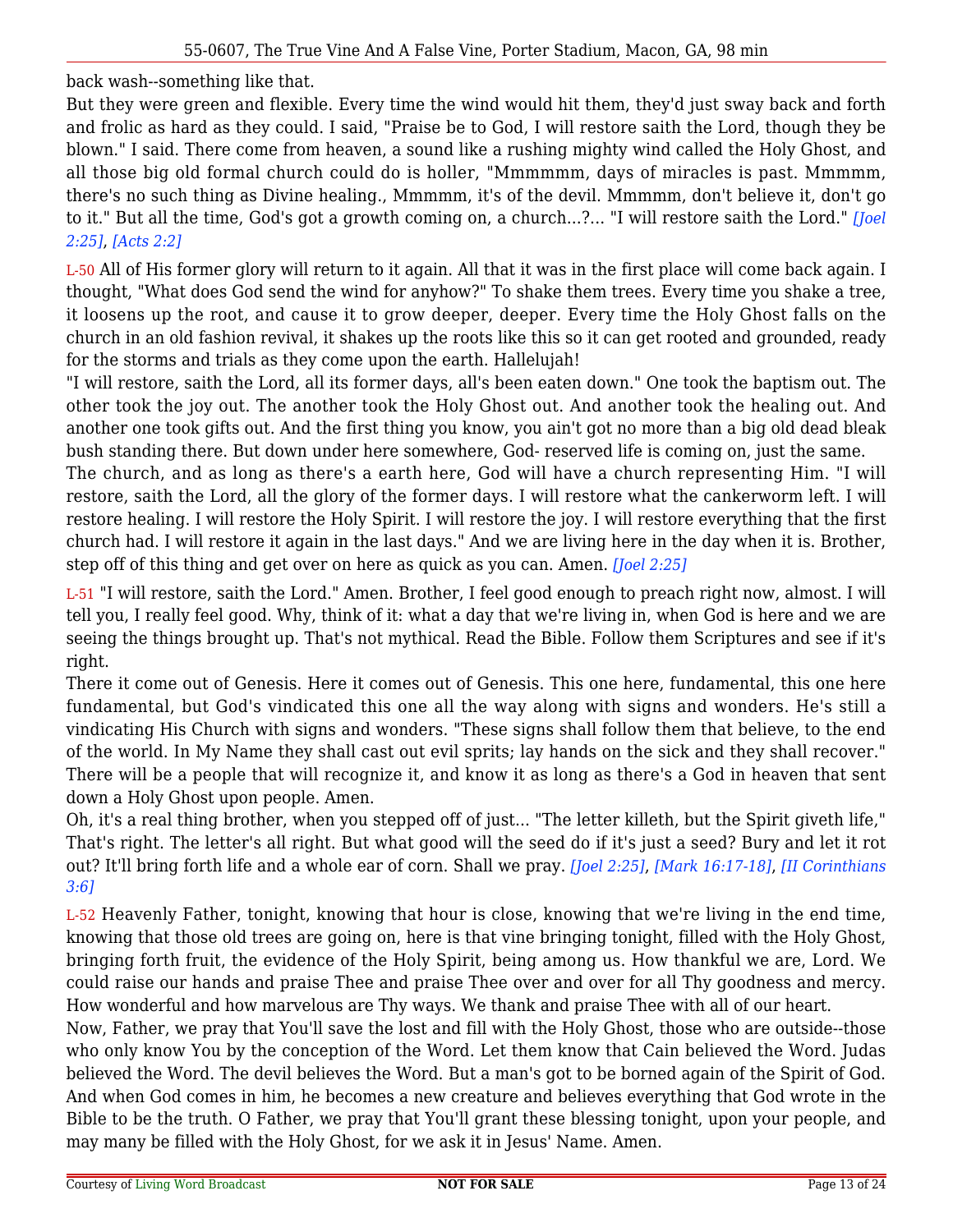L-53 And with your heads bowed just a moment, if you will, I wonder while we're praying, while people are here seeking and praying to God, I just wonder if there would be a person anywhere that would raise up their hand and say, "Brother Branham, just before you have the prayer line, will you remember me in prayer, that I will receive the Holy Ghost? I want to get off of this old dry creed I've been on so long. I really want to be born again. I want, when the wind goes to blowing, I want to be flexible to the Spirit of God, that wherever it moves me, I can go through the streets with joy, happiness in my soul. How I really want to be borned again!" Will you raise your hand and say, "Brother Branham, pray for me"? God bless you, you. Just look around. All up in the balconies, around the rims, do you believe tonight? Do you want the Holy Spirit in you life? No matter who you are; you're Baptist, Methodist, Catholic, yellow, black, whatever you might be, raise your hands to God and say, "God, by this, I want you to give me the baptism of the Holy Spirit."

L-54 Now, look friend, you... To the Baptist and Methodists, Dr. Reedhead was just at my house. You know who he is, the president of the greatest--one of the great fundamental missions there is in the world. He said, "Brother Branham, I know, you being a Baptist, had--you've dealt lots with the Pentecostals." Said, "Is there anything to it?"

I said, "Sure, they've brought out a--got a bunch of wild fire." That's true. There's lot of them got a bunch of impersonation like we have in the Baptist church." But I said, "Brother, behind it all, there's a real genuine baptism of the Holy Ghost."

He said, "Can I receive it?"

I said, "Yes, sir."

He said, "When?"

I said, "Right now."

He said, "I've got enough degrees to cover this wall here--honorary degrees--but Brother Branham, where is Jesus in all of it?"

I said, "He's in the new birth.

He said, "I want it." And down he went, and received the Holy Ghost right there on a coffee table in my house. Yes, sir.

L-55 Oh, it's for all of you. If you're Catholic, it's for you. If you're Baptist, it's for you. If you're Methodist, it's for you. If you're a Pentecostal impersonator, it's for you. That's right. If you want It, raise your hand to God, and say, "God, don't let this meeting, don't let this meeting end till I receive the Holy Ghost." Now, with your hands up, your heads down, we pray.

Lord Jesus, let this be a night of perfect decision for everyone. May they see the proof. May they see that the time is at hand. May they step off of the tree of formality and get over onto the Tree of Life, where they receive life, where they can believe all things; walk out on the Word of God and say, "Every promise in the Book is mine, every chapter, every verse, every line." Believe it, live it, stand on it. Grant it, Lord. And may every soul with their hands up now, may they receive it, Father, and be filled with the Holy Ghost. We ask in Jesus Christ's Name. Amen. Amen. *[II Corinthians 1:20]*

L-56 Oh, my, just hate to cut off now. I am just getting... I'm on kind of a... I don't know; I feel good. You may think I act a little funny. I--I--I am just a little funny. You say... Maybe you might not think I ain't got my right mind. If I haven't, just let me alone. I'm better satisfied with this, than I was with one I had before this. So I'm better off this a way. So just--just leave me alone. I'm happy this way; I got a feeling if someday Jesus comes, I will go with Him. The other way, I was scared to meet Him. This way, I feel fine. So I'd just rather stay this way. Amen.

I seen a little sign here, not long ago--heard down in California. There's a man walking down the street. He had a sign on the front of him. He said, "I am a fool for Christ," walking up. And when he turned his back the other way, said, "Whose fool are you?" with a question mark on it. So you might be the devils fool. I'd rather be a fool for Christ, wouldn't you? Amen. And serve Him, and love Him, and cherish Him,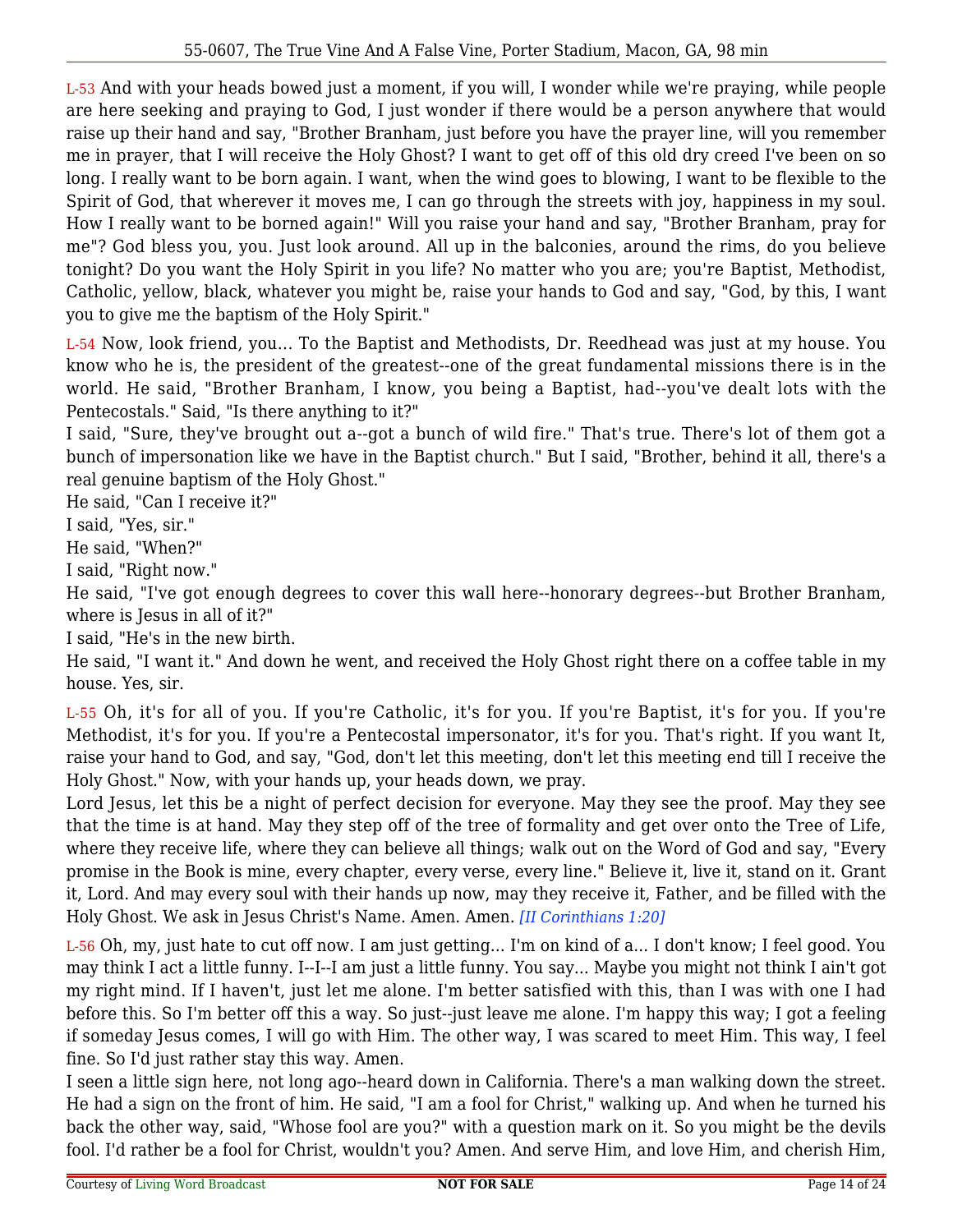and honor Him with everything I got, with my voice, with everything that I have, honor the Lord Jesus Christ... Amen.

L-57 Maybe tomorrow night Brother Moore will be here, and we can put more time into the prayer line, praying for the sick. He will be preaching for us. And--and we are hoping he gets here right away. I know I got to go to overseas, just in a few days--just immediately after leaving this, and go right straight over to Zurich, Switzerland, where they're expecting with great arena of people (where Billy Graham has been down in there and kindly got them God conscious). And somebody's told them that God still healed the sick, so they're wanting to see it. And so were just wanting to get over there and see what our Lord will do. The Lord be blessed.

L-58 Now, it's customarily that... I think last night, I was going out, and I said, "How many did we have in the prayer line?" And--when the boys had taken me out, and...

They said, "Well, you didn't even have a prayer line." Said, "You just begin to--people out in the audience... [Blank.spot.on.tape--Ed.]

Now, just for a little--another a little speck of truth for a minute. What if Jesus has risen from the dead? If that be true, which we know it is the truth, then He is not dead, He is alive, isn't He? Then if He has risen from the dead, He will do the same things now that He would then, for He was in Abel. He was with the Israelites. He was the Angel that guided them through the wilderness. You believe that? That Pillar of Fire was the Angel of the Covenant. And anybody knows the Angel of the Covenant was the Christ, the Messiah. And here He was in the wilderness with the children of Israel. Here He was manifested in earth, in a body of flesh. And here He is today in the form of the Holy Ghost, the very thing Jesus, in the very same church, doing the very same thing, and the very same critics criticizing the very same Word. There's--that's just it. There's just nothing more to it.

L-59 And I'm so glad to be over on His side, aren't you all--you Christians around here? Tonight, I ask you how many born again, and I think every hand solemnly went up that you were borned again. What didn't, put up their hands to be prayed for. I trust that that's right. And God be blessed is my prayer.

Now, Billy usually gives out some prayer cards. If I know where he was at...?... What was the...? "U's." All right. He give out prayer card "U's," just awhile ago to the people. And we can't call too many of them at one time. But we just... My ministry, the reason that it isn't so effective, I suppose, in America, because the American people are very anxious for you lay your hands on them. Why? That's way they're preached to. That's the way they been documented. That's a Jewish tradition (See?), just only a tradition. You get it out of the Bible, of laying on of hands (which is perfectly all right).

L-60 Let me show you something. Jairus said, "Come, lay Your hand on my child, and she will live. I know she's dying, but if You'll come, lay your hands on her (He was a Jew), come lay Your hands on her, and she will live." But the Roman, he hadn't had those traditions. He said, "No. No, I'm not worthy that You come under my roof, I know that I'm a man that's got authority: I say to this man, "Go," and he goes, and I say to this man, "Come" and he comes. He said, "Therefore, I... (in words like this), I know I've heard of You, that You command the sick, and it obeys You. Just speak the Word; my servant will live." That's all he had to do. That was the Roman. He said, "Speak the Word." (But not to the Jew; you got to lay hands on them.)

That's the reason somebody said to me not long ago, said, "Brother Branham, there's one fault in your meetings," said, "Brothers Roberts will pray for five-hundred people, while you're praying for five."

I said, "Yes, but Brother Roberts is doing what God told him to do; I'm doing what God told me to do." You see? I can't be Brother Roberts, and Brother Roberts can't be me. So we both serve the Lord. That's it. *[Mark 5:23]*, *[Matthew 8:8-9]*

L-61 So I tell you, the whole thing is this, is the way you believe. It lays in the individual. It's--it's up to you. It's your belief in God's finished work at Calvary.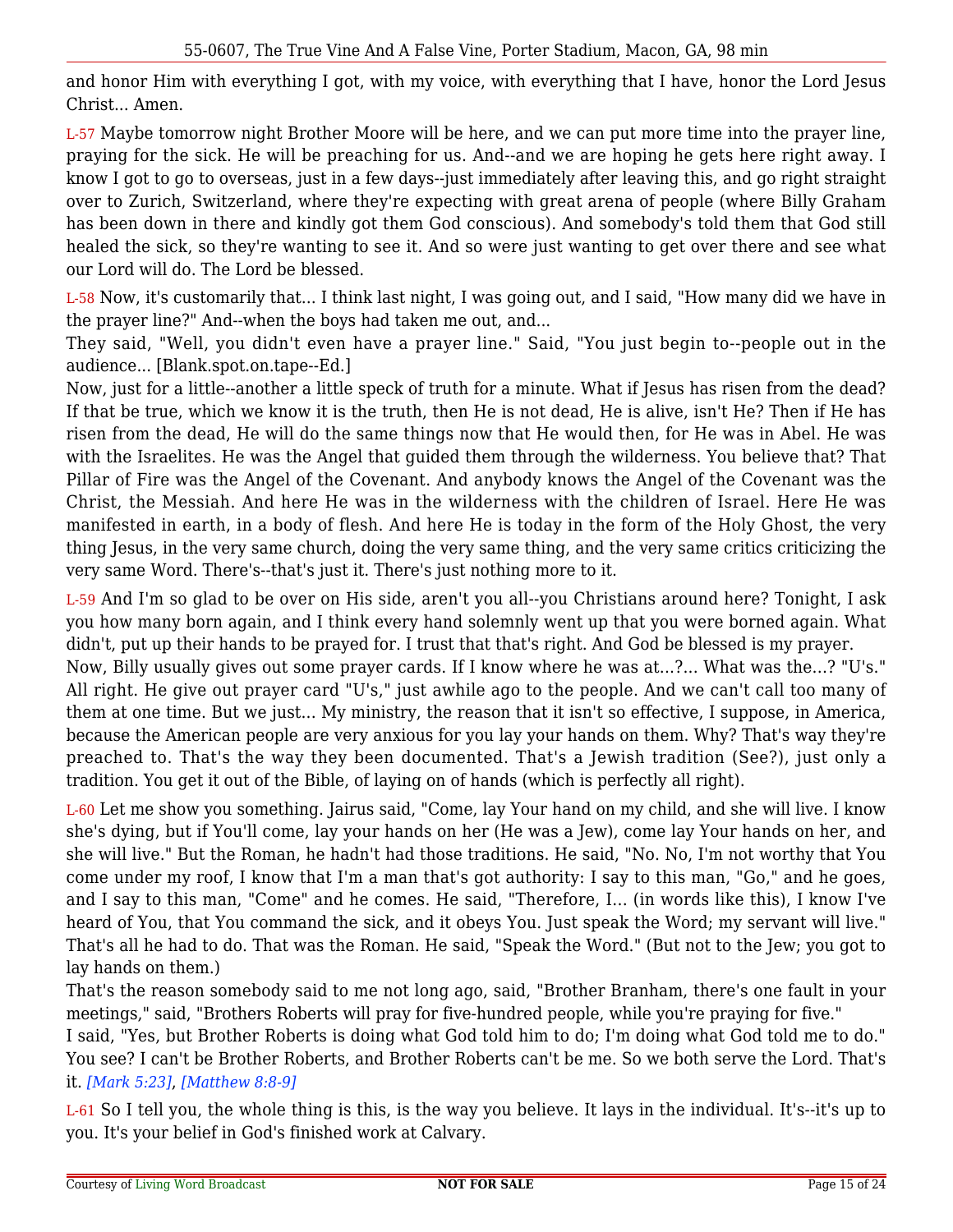Now, Brother Roberts is a forceful speaker, I don't think the man claims any gift, no more than just of healing. That's preaching that don't mean he heal anybody. That means he just preaches healing. And not only that but hundreds and hundreds and hundreds of other men around the world, preaching the same thing.

Now, their preachers; they're taught to preach. They know how to preach. Me? Mine's seeing visions. See? That's just the--just the ministry in another form. God said, "There would be some apostles, some prophets, some teachers, some evangelists, some gift of tongues, speaking in tongues, working of miracles, and all different kinds of gifts." They're all set in the church to manifest the Lord Jesus. That's right. And that's what it's for. *[Ephesians 4:11]*, *[I Corinthians 12:8-10]*

L-62 Now--and these prayer cards tonight, let's maybe we will see how many we can get through. And I don't know, I'm not acquainted with anyone here, no more than just these two or three of these fellows setting right here in front here. 'Course there's the boys taking recordings and so forth of the meetings. Then if anybody wants to know what the Holy Spirit said, they can get with these boys here, and find out just exactly what was said up there--what he said to them. Or, if they want the messages or anything, why, they can pick it up also, from them.

And now then, we will just have to call a few at a time, 'cause I'm slow with them, and I--I've have watched, and I'm praying. I want you to know this, that God will give me it different one day: when a certain person comes into the line (that all my acquaintances... It's been over radio and everything else) knows, there'll be a women packing a baby, and it'll be the time. Then from then on I will just start laying hands on the sick and praying for them and so forth, as He calls. Now, that's been looked for weeks and months. So it--it probably will. God will know it, but not yet.

L-63 So now, while we are calling tonight, let's get a few people up here now. Now, they say there's a hundred cards laying out in there. I--I don't know just who to call. Nobody knows. We... It's a strange thing: when we first started giving out prayer cards, first, I just tried to line them up. Oh, you had all kind of disorder and everything; you couldn't do it. Then, we give each minister--sent each one a hundred cards. The first minister got his group in--that about settled it for the meeting--three to five nights.

Then there was a mix-up with ministers. Then I had some man go along with me to give them out, and I come to find out he was selling prayer cards. So he just lasted one night...?...

L-64 Then--so then the--the next thing we come along, we found out then, I--I went and got my brother. And then, he would go down there, and he'd say--after he'd give out about twenty-twenty-five cards, or what ever it was, he'd say...

Anybody'd say, "I don't want it. He will never call that one. No, I--he just calls just about fifteen, twenty, twenty-five at the most. My, I--I--I don't want that." They wouldn't have it.

Well, I said, "I will you what do. Just go down and shuffle your cards up, and turn them over, and just give them to each one like that." Well, they'd look at them, if it wasn't up around twenty, well, they'd throw it down; they didn't want it.

L-65 So I said, "I tell you what we will do. We just have some little kid to come up and count where to start from. And then let their kid get up, and he'd start maybe 1, 2, 3, 4, 5..." and wherever he stopped we'd start from right there. Strange as it seems, people got their little kids to start right on the same number as theirs was. So it don't...?... but just the same...

So I prayed over it and asked the Lord. Then I--another thing I did--I went to the meetings, got a bunch of men, and give out every card, enough cards to take care of the thing. And then they got to complaining, "If you wasn't at Brother Branham meetings on the first day, no need of coming any more: all the cards are give out, and he never got to half of them." So there you was.

L-66 So then, the only way that we've ever found to do it, is every day give out a new bunch of cards.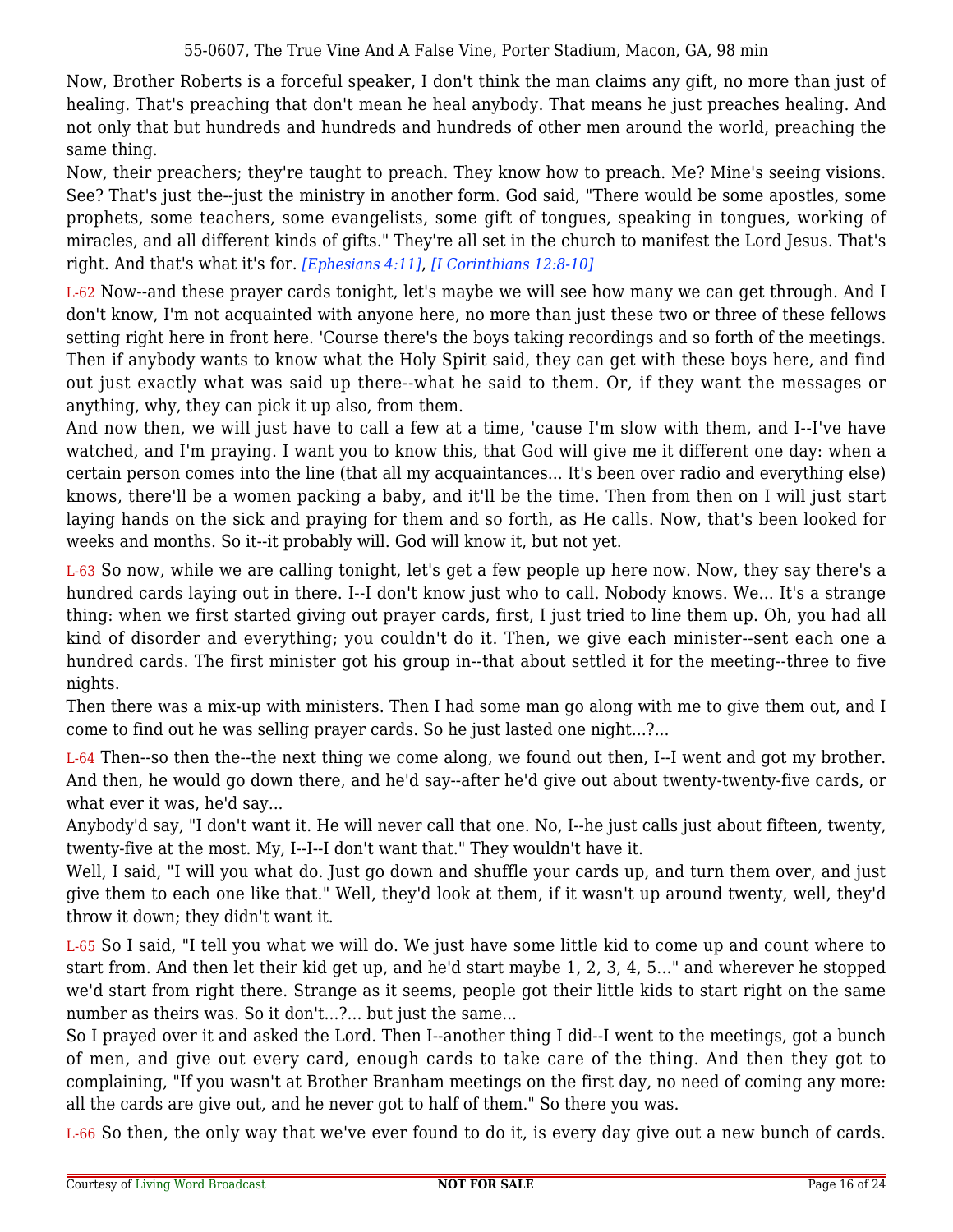That let's every person have a opportunity to come to the platform. If you miss it one time, you got a chance again. And then if a fellow comes in, if he's his first night, second night, or whether he's been there ten nights, or whether it's emergency case, everybody has the exactly the same equal right.

But now in all that--and then when they give them out--they don't know where they're going to start. Nobody knows and only God alone. I just come down to the platform like this, and just whatever comes in my mind, I will say, "Well, we will start from here." And sometimes I take one here, and one over here, and one here. The only thing to do is get the Spirit moving among the people; they just sways over them all, anyhow. See? So that--You watch. Where there's two or three or four healed up here on the platform, there'd be twenty-five or thirty healed out there. You don't have to have a prayer card. The only you have to have is faith in the Lord Jesus. That's what does it anyhow. See?

L-67 Now, we do that, and that makes it equal, right to every person, 'cause we want to be that, real brethren and--and before God be honest above everything. And if you won't be honest with your brother, you'll never be honest with God. That's one thing. See? You've got to be honest with one another. And so you do that and--and you'll be honest with God: treat your brother just like you want to treat Him.

L-68 Now, tonight, let's just call a few people up. Let's see... Let's start about number 50. How would that be? Have I got... Anybody got a prayer U-50? Maybe I haven't called the rest... You got it, U-50? All right. Look to find out who's has got U-50. Look on your prayer cards, and find out who has prayer card U-50. Is it in the audience? U-50, somebody look--maybe a deaf and dumb person. It may be somebody who can't get up. U-50. Is it here? Maybe I got the wrong number. Maybe I got the wrong thing. U-50, is U-50 here? Up in the audience, oh, yes. Well, come on down then. That's fine. Come right... I'm sorry. Up in the audience, U-50, come right on down. U-51, who's got U-51? Which is--is this lady here? Now, we're all... U-52, who has U-52, would you stand up? Or--52, anywhere around in the audience? U-52. Look on your neighbor's card, you know, everybody, 'cause if it somebody's deaf and he can't hear, then they'll miss their place in the line. U-52, is it here? All right, two...

L-69 All right 53? That's fine, they're coming out from up in there. And all right 53, who has 53? This lady here. 54, who has U-54, would you raise up your hand? 54? 55, who has U-55? All right, 56? 57? 58, somebody else, 58? That's fine. 59, 59? Has anybody got 59? Up in the audience, way up there, have you got 59? You have 59? You pick them. Thank you. 60, who has 60? All right, 60. 61? Would you see if may... 62, 62, who has 62, was it mentioned, 62? 63, 63 has it been...? Look at this lady here sitting on the cot. You got a card, lady? You got a prayer card? You haven't. 63, 6--how about the lady here with a cane that's blind, has she got a prayer card? Anyone look and see? 63, 63, 64? all right. 65, 65? All right, you come right over here. If a man's too weak to stand up, just get him a little pallet or something to lay on there, until he's called or somebody get him, some way. He looks very sickly, so.

L-70 All right, let's wait then, just for a minute, till we get--get that man at least, he's... Well, maybe we have time to get someone else, another group, through.

All right, sir. Now, we will pray for the sick, the good Lord willing to help us. May His blessings, His great, marvelous Master's blessings be added to this gathering together tonight unto His Name.

While the boys are getting ready, let's just bow our heads for a word of prayer, if you will. Kind loving Father, send Thy mercies now upon us, Lord, realizing what a hard thing it is to move from one anointing, that's preaching to this. And realizing that the ministry, so far, has been through seeing of visions. I pray, dear heavenly Father, knowing that we're unworthy, we're not worthy to see Your manifestation here with us. We are not worthy, Father. We're confessing our unworthiness and believing on Thee as our great High Priest and Mediator. And will You send the Angel of God tonight, and anoint the servants here, each one of them? Anoint their hearts to believe, Father. And anoint the eyes of your servant, Lord, to see, to speak, or say to them whatever You would have said, that the glory of God might be known to this assembly of people.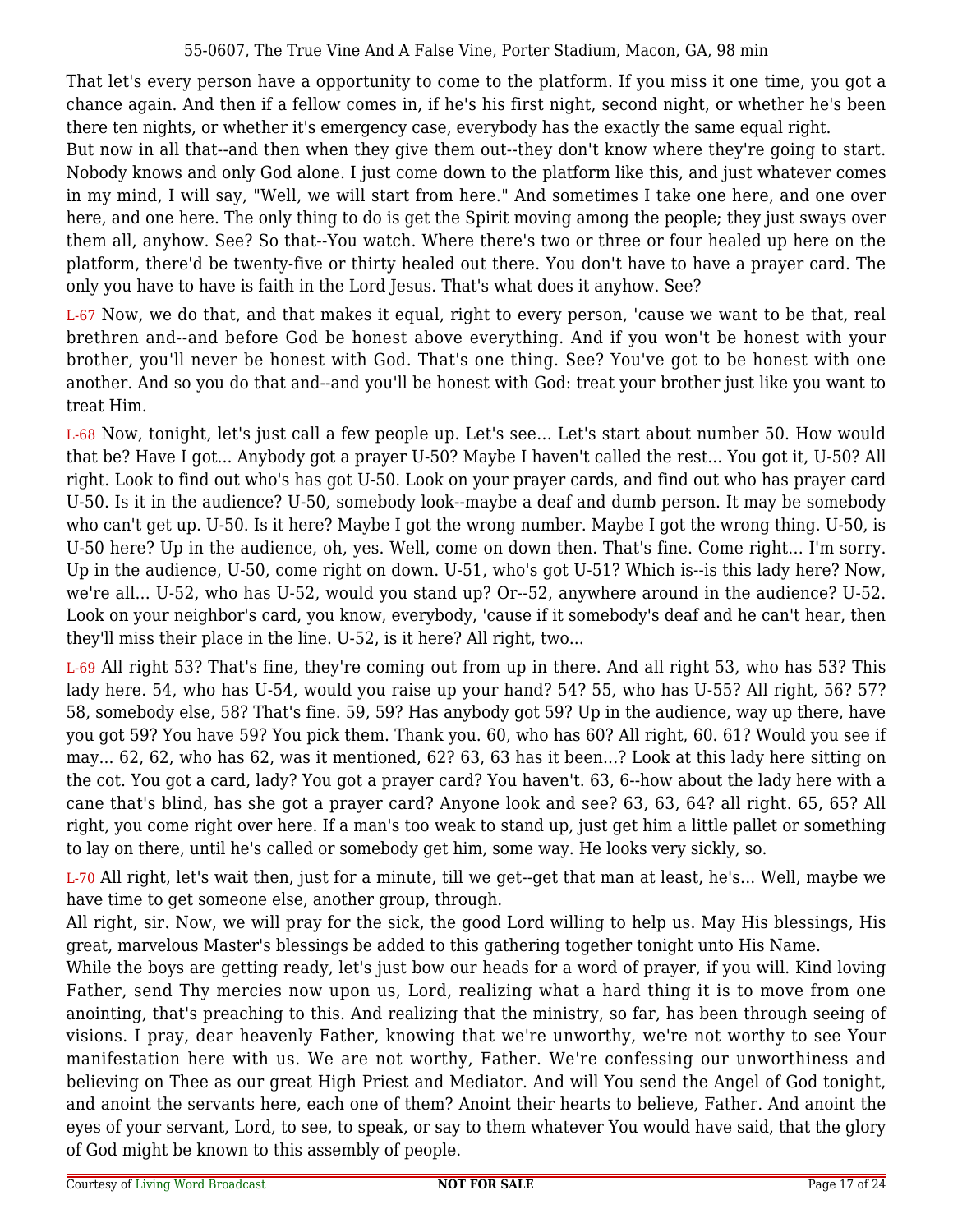Now, Lord, in my poor illiterate way and humbleness of heart, I tried to present the Gospel to them in the best that I know how. Will You honor it tonight, Father? Will You do it, and let all these sick people know that this, what I told them, that You have raised from the dead, and You healed them in Your death? May they receive it, Father. We pray in Jesus' Name. Amen.

L-71 Now, I'm going to ask you one thing, all you people. I know it's just a little bit late, and--and to the custodians of the ground here, I--I'm grateful to you, my brethren. I don't know you. And to the city who let us have this, many fine people... Tonight, I might have said something in my preaching--I'm not much of a preacher, I'm just the--the spare tire. I just kind of fulfill--fill in where Brother Moore and them's not along. And I--I--I don't mean to hurt people's feelings when I talk about fundamentalists. See? You've got to be fundamental plus. See? I don't mean to hurt your feelings. I wouldn't do that, because you're my brother, and I love you. God knows that (if I'm telling a lie or not). I'm approaching demons here. You realize that. And I'm not immune from them, not by no means. Only the Blood can protect me. See? And I pray that God will grant that blessing tonight for His glory.

L-72 Now, how many's here for your first time, let's see your hands, first time you was ever in a meeting? My, just look at them. First timers, we're glad to have you. It's so hard. You don't get a good general set of the meeting when we have to mix it up like this. But for just for a moment, I hope you'll spare me a little. For a moment, what would Jesus Christ do, you think--that He was standing here tonight, risen from the dead, in a visible form of body? He'd do the same thing He did when He was here on earth. Is that right?

The Scripture says, "He is the same." Is that right? Now, we know that's the truth. Well, we can't deny that, because the Scripture says it. Now, Jesus, when He was here on earth, we find out what He done. Now, this to newcomers. He did not come to be a Healer. He said He wasn't a Healer. Is that right? "I can do nothing in Myself. It isn't Me that doeth the works; it's My Father that dwelleth in Me, He doeth the works." Is that right? So Jesus did not do nothing. *[Hebrews 13:8]*, *[John 5:19]*

L-73 Did Jesus heal all the sick He come in contact with? A million miles from it. Did the apostles heal all? No, sir. They didn't heal anyone. God didn't heal everyone through them. Look at Jesus going through the pool of Bethesda. There that great multitude, more than there is here tonight, laying there of lame, halt, blind and withered, waiting for the moving of the water. And Jesus walked right down through that, that bunch of people, moving through there, and never healed a one of them. Passed right by them and went over to a man laying on a pallet, for He knew that the man was there in that condition. And He healed him, went away.

The Jews begin to question Him. Would He be questioned in Macon, tonight, to heal one man laying on a pallet, and leave two or three thousand people laying there lame, blind, halt, professing to be the Son of God, full of mercy? Sure He would be. Full of compassion and walk away and leave a mixed up multitude, blind, lame, halt, withered, twisted, laying there, and move right through them and not heal them? Sure, He'd be questioned. But what did He say then? He turned to those Jews and He said (Saint John 5:19), "Verily, verily, I say unto you, The Son can do nothing in himself, but what he see the Father doing, that doeth the Son likewise. What the Father shows Me, that's what I do." *[John 5:2-3, 19]*

L-74 Now, He said, "The same things that I do, you'll do also. Even more, for I go to My Father." Is that right?

Now, Jesus would do the same if He was here tonight. He would be able... Now, as far as healing, He paid the price of that at Calvary. Every person is healed already, as much as God could do for you. Only if you preach the Gospel, or some sign or wonder has already been done, it's up to you to accept it. Do you get it? It's up to you to accept it. Then, if God will come down and preach it in the Word, and you won't believe His Word, then if it'd be me or you, we'd say, "Let them alone," but not God. He's not willing, no. He comes on down, after He sends the Word, then He sends signs and wonders, and prophets, and visions, and everything else, trying to get the people to Him. Is that right?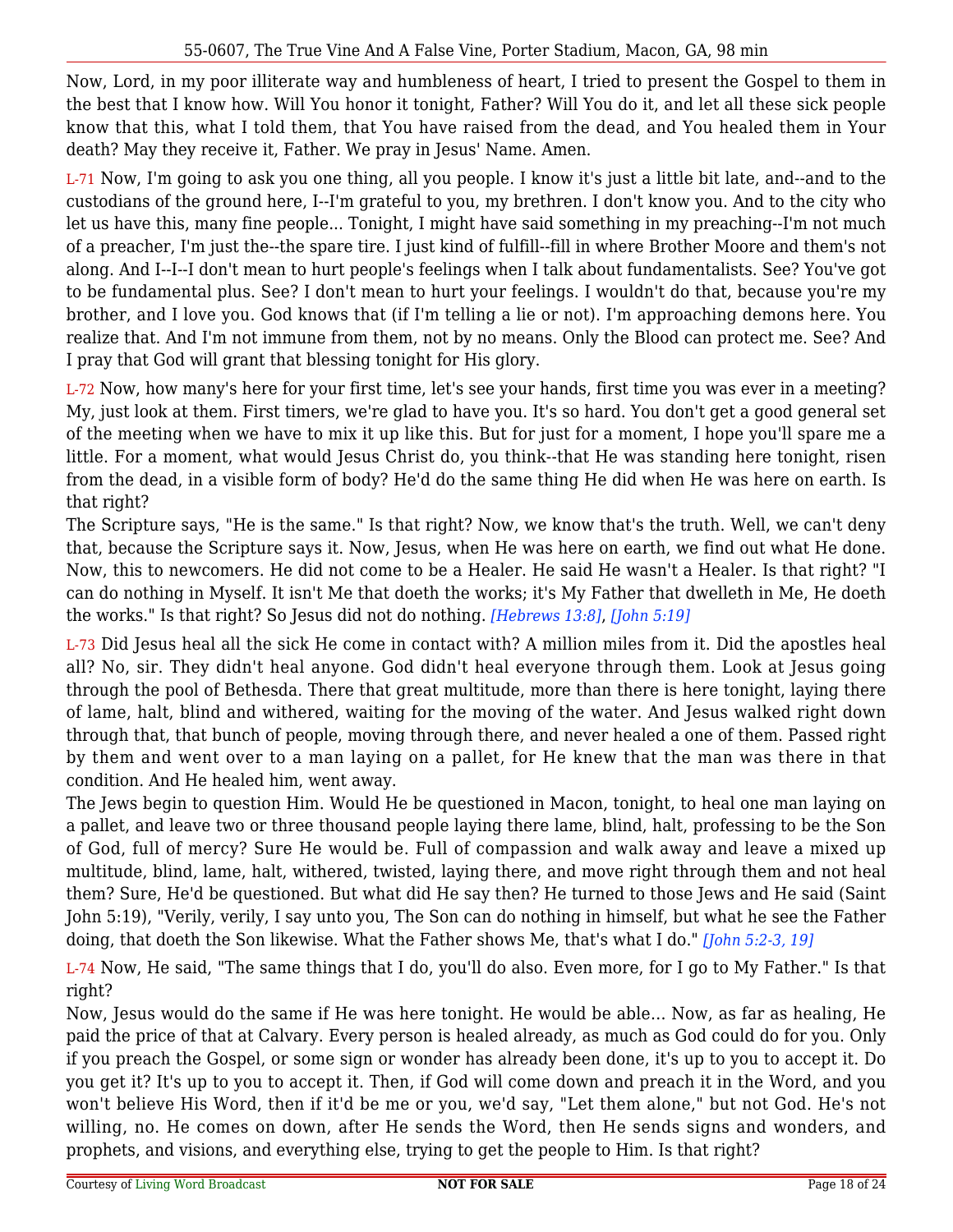Now, if He will come tonight and perform the very same thing here in this church, in this group of people, that He did when He was here on earth, will you believe He raised from the dead? Will you do it, will you accept it on the same ground? *[John 14:12]*

L-75 All right, is your? All right bring the--the lady here. Now, if--if the engineer will watch these microphones... See, my voice out there, 'cause I don't know sometimes, how loud it is or how--how it is as it goes on, you understand, I suppose. You just regulate accordingly.

Now, here stands a lady, standing here by me. I'm just... I'm a man, she's a woman. I've never seen the lady in my life. And--is--Probably, she has never seen me in her life, 'less it was setting out in the audience somewhere--she looked up. So I suppose we're strangers to one another are we, lady? We are strangers, yes. And born probably miles apart, many miles and many years apart, and here we are tonight, met for our first time.

Now, what would Jesus do if this woman... I don't know what she's here for. God knows but I don't. If Jesus was here, what would He do and what would He say to the woman? What do you think would be His attitude? Now, she may be here. She may have domestic trouble. She may have a financial trouble. She may be sick. She may be seeking God. She may be wanting to know where something has happened, or something, or what about--I don't know. I can't tell you. But He does know.

L-76 Now, the only thing that God could do, if it's for healing. Well, He'd say, "I did that when I died at Calvary for you." Is that right, clergymen, you--you ministers? He... There's where He done all the healing that ever was--could be done, is right there. The--the price is already paid. It's just something now to make people to believe that. Is you... All of you around the rim understand that? If you do, raise up your hand, if you understand? It's just something to make people realize, (thank you) that He, that He is here. His Presence is here. Only by preaching the Word, maybe by some other gift or something or another...

L-77 Now, if He was standing here, He would know this woman, if the Father would show Him. Now, what would He do? Now, I'd imagine, if He would do just like He did at Samaria when that woman come out at Samaria. He went up and set down on a well. She come up to Him and come up and started to get a bucket of water, and He said, "Bring Me a drink." Wonder why?

She said, "Why, it's not customary for you Jews to ask we Samaritans such."

He said, "But if you knew Who you were talking to, you'd ask Me for a drink." See? I'd give you water that you don't come here to draw." She went ahead and carried on a conversation.

Now, to my honest opinion, here's what He was doing: contacting her spirit (See?), finding out what her spirit was. So He talked to her, till He found where her trouble was. Then, when He found the trouble, He told her what it was. He said, "Go get your husband."

She said, "I don't have any husband."

Said, "You got five."

Why, she said, "Sir, I perceive that You are a prophet. Now, I know; we're taught that when the Messiah cometh, the Messiah will do these things, but You must be a prophet."

He said, "I'm He that speaks to you." Is that right? "I am He that speaks." *[John 4:7-9, 16-19, 25-26]*

L-78 Now, what was that sign? To tell her what was wrong with her, where her trouble was: it was the sign of the Messiah. What is it amongst the better scholared, educated preachers today? Mental telepathy, fortunetelling, Beelzebub. Just the same thing amongst that kind of class on the street that day. They looked around and said, "Well, I--we can't deny that he knows their thoughts."

Jesus--Did He read the people's mind? Be careful. Yes. If you'll tell me the difference between perceiving a thought and reading a mind, I want you to lay it up here on the platform and tell me what's the difference: perceiving a thought or reading a mind. Not like the devil does now, some of these here devil works... Setting right here with a palm reading and guessing a whole lot, like that, that's the devil. Everything the devil's got, he's copied off of God. *[John 4:18, 25]*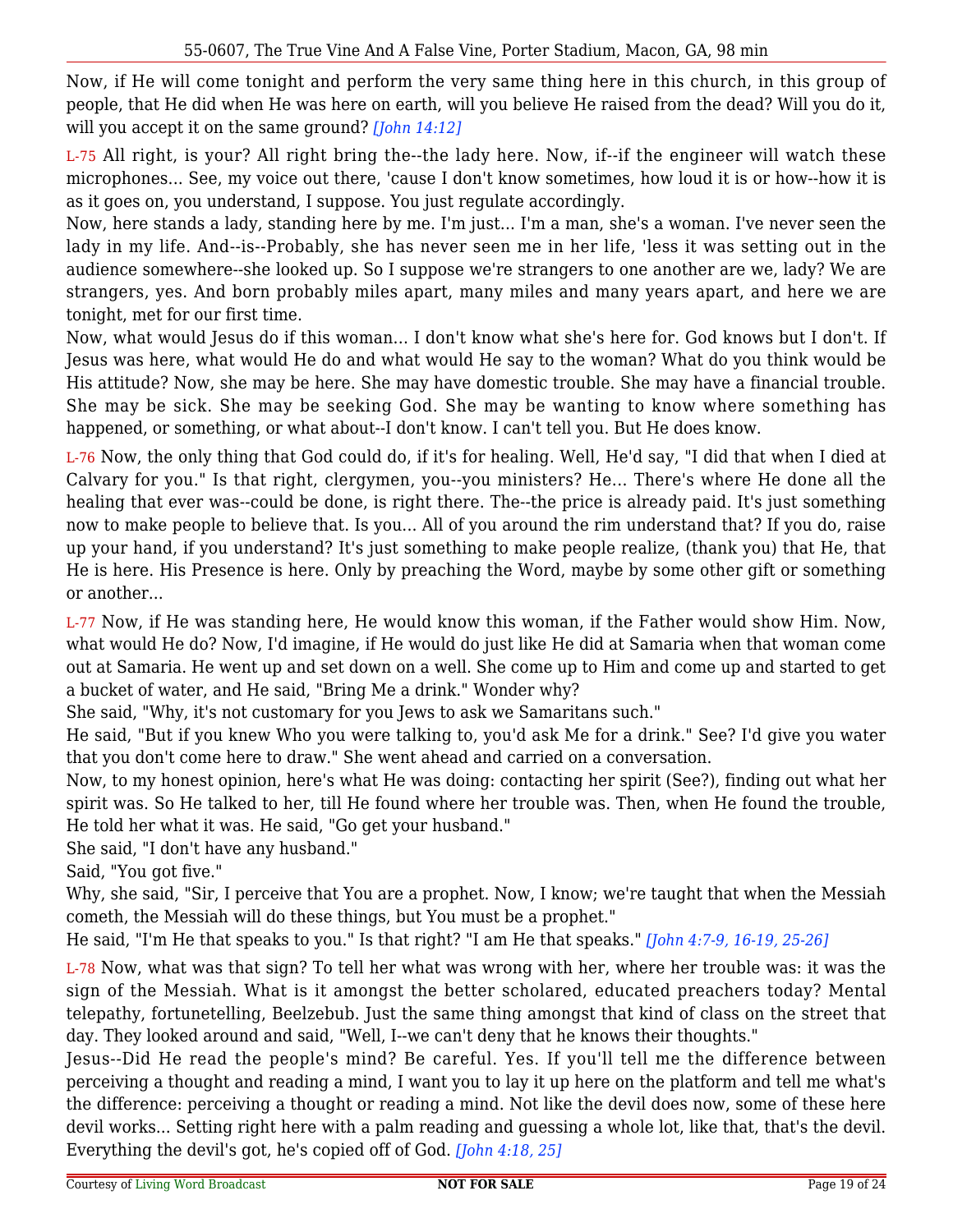L-79 But God, in His prophets and in His seers and so forth, absolutely knows that these things as God will reveal it.

There's many things He don't reveal to His servants. Look at--look at old Jacob setting on a stoned. Setting up there and brought his boy's coat back... And you knowed he was a prophet. Brought his coat back and said, "A beast killed your boy." That was wrong. He didn't know the difference for forty years.

Look at Isaac, setting up there total blind, and here come Jacob up and said, "I'm Esau." He blessed him, for Esau--and a prophet...

Look at the--this Elijah, setting there and--and here come the Shunammite women and fell down by him like that. Said, "God's troubled her heart and kept it from me." They don't know all things. They just know as God will let them know. They're not infallible people.

The Bible said, "Elijah was man subject to like such passions as we are," his up and downs, and differences. *[Genesis 37:20]*, *[Genesis 27:18]*, *[II Kings 4:27]*, *[John 5:17]*

L-80 Now, if Jesus has raised from the dead, He's anointing tonight--and I contend for that, that He is risen from the dead, then He will come and manifest Hisself just like He did here on earth. Then it's up to you from then on, whether you'll believe it.

If this woman, knowing that she's a total stranger to me and me to her, and if Something will come here, and anoint me, and tell me what she wants to ask me or whatever it is, then it's going to be up to you. You know it'd have to come through supernatural power. Then it's going be up to you whatever you believe about it. That what--what you have--how you approach it, that'll be the determination of what you get out of it. That's right.

L-81 Those who thought He was Beelzebub, smacked Him in the mouth, and felt no virtue. But woman who touched the hem of His garment, and run out, she got healed. It's just your approach to it, that's right, the way you approach it. Now, may the Lord Jesus add His blessings.

Say, "Brother Branham, you're stalling for something." Exactly I was. Sure, I was stalling till this anointing comes, but He's here now. And in the Name of Jesus Christ, I take every spirit under my control for the glory of God.

Now, be reverent, set still, because there's foul, evil spirits in the meeting tonight. See? And set still now, 'cause you remember, when they leave one, they can go right straight to another. So now, be reverent and be quiet while I talk with the woman just a little while, to see just what her trouble would be and what she's here for.

Now, sister, not knowing you, I turn to you now as a single individual. After talking to the--the audience, I turn to you as a single individual, just to talk to you like our Master did to the woman at the well. A picture again, a man and a woman (See?) the same way. *[Mark 5:27]*

L-82 Now, you remind me a whole a lot of my mother. What do you think about that Leo? Just about a- about like my--my mother, about that size, a little irish woman. Perhaps praying for me now, for she knows I go in the meeting about this time. And she's praying for me.

And if I was any kind of a deceiver, I'd be a heartless brute, to try to deceive a--a--a some--somebody, and impersonate or throw off on the Lord Jesus. I wouldn't do that, lady. You don't believe that of me, of being a--a... [The lady says, "You're a man of God." --Ed.] Thank you, my sister. Thank you. Then with that saying, surely God will honor what you're here for.

L-83 Now, you just look to me as your brother, and knowing it's--that I am your brother. And thank you for that compliment, "being a man of God." I'm not worthy of that expression, but I--I believe that God will honor you for saying that, 'cause He has made them statements.

Now, not knowing you... And if the Lord Jesus, His holy Presence which we're now in, will let me know what you want here, what you you come up on the platform for, well then, He will--you'll know whether it's true or not. Then you'll be willing to accept it and say, "Yes, I believe It comes from God, 'cause I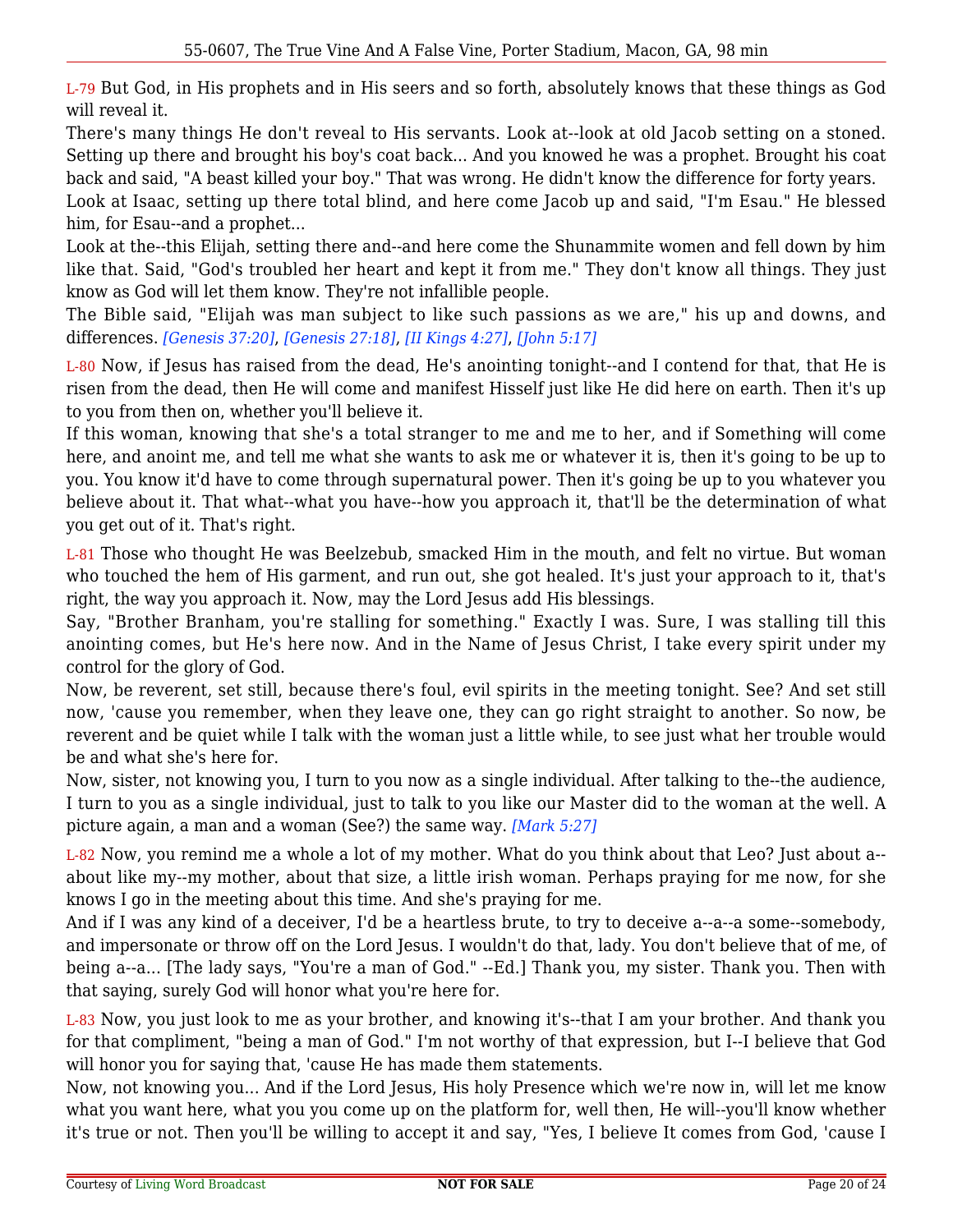know that little man standing there wouldn't know nothing about me." So you believe now, with all your heart, as I look to see, what I can see for you--see if He would tell me anything. He may not. But He may. And then if He does, I will be very thankful to Him.

L-84 But I see now, to this women that's standing near, she has a real dismal funny spirit. It's a spirit of worry, fearful. She's all nervous and upset. And she's bothered a lot with a nervous condition. And she's... It's about a condition of her body, that she's worrying about, because she's planning on a--an examination, at a clinic, kind of a hospital clinic of affair, for cancer. It's a cancer that you're worried about. And you was praying, just before coming. And you was--revealed to you as you was praying, that if you would come here, and I would pray for you, that they'd find no cancer. You come up here, and you're not from this state. You come from Florida, up here, isn't that the truth? You're going to get the desire of your heart. You have it right now in the Name of the Lord Jesus Christ may it be received, in Jesus' Name. Amen. God bless you, sister. Go happy, rejoicing.

Go this way if you want to. Brother Wood if you'd come and take...

Do you believe? All things are possible to them that believe. Oh, I just wish you could understand, right now, what it means, what it means to--to be here in the Presence of the Lord Jesus. What a different looking audience it is, from five minutes ago. You may think that I'm just saying that, but that's between you and God. The Lord Jesus' Presence is right here now. *[Mark 9:23]*

L-85 Now, there's an evil spirit moving in the audience. It's coming to this woman setting here, standing here. Now, just a moment. It's a spirit screaming for help. The woman who is standing here... It's this women setting right here with her foot up in the chair. Now, look this way just a minute, the both of you, while this dark streak is settled between you. This lady here, cancer condition, and operation from the throat. That woman setting there has cancer. She has something wrong with her foot, and she has a cancer on her breast. And only God can make either one of you well. You believe?

Now, to you, them spirits are pulling one to another. Now, being that you're closer to me, I want to talk to you just a minute. Now, it's still moving between the woman. Now, have faith, lady, both of you, 'cause you're right now on the decision ground. You're very nervous, too. You had an operation. I see they--you talk through this place in your throat, like your voice comes through it where they cut for cancer. And you're--you're not from this country, either. You've come from below here, from a place, Florida. And you've come from a city called Melrose, Florida. And your name is Mrs. E. M. Robison, you come from Melrose, Florida. And you want me to lay hands on you that you be healed.

Almighty God, in The Name of Thy Son the Lord Jesus... Satan I rebuke thee, come out from these people that they may go and be made whole through Jesus Christ's Name. Amen. Go. Amen.

L-86 Have faith; you believe? All right, lady, do you believe with all your heart? I'm a stranger to you, but we're neither one strangers to God. Oh, my. Oh, how wonderful He is, how marvelous: the Prince of Peace, the King of kings, the Everlasting Father, the great I Am, the Rose of Sharon, the Lily of the valley, the Bright and Morning Star. All powers in the heavens and earth is in His hands. He stands among His people, outstretched arms, that whosoever will, let him come and drink freely.

Little lady, setting looking at me, right here on the end of the row, you've got a--a gallbladder trouble, haven't you? You believe that Jesus will make you well? You got a bleeding on the inside too, of the gallbladder. You believe God will make you well? You accept it with all of your heart? Shake your handkerchief up there, lady. Yeah, there you are; that's right. Stand up on your feet; Jesus Christ healed you. Amen, amen. *[Revelation 22:16-17]*, *[Song of Solomon 2:1]*

L-87 Sister, you got a cancer. That cancer is on the breast. Isn't that right? I see your examination, and I see it's on your breast. Do you believe Jesus is here to take it off? Come near. Look, there's something here know you isn't there, of just knowing standing present.

Jesus said, "These signs shall follow them the believe. If they lay hand on the sick, they shall recover." Do you believe that we are believers? Then, in the Name of Jesus Christ I condemn this devil that's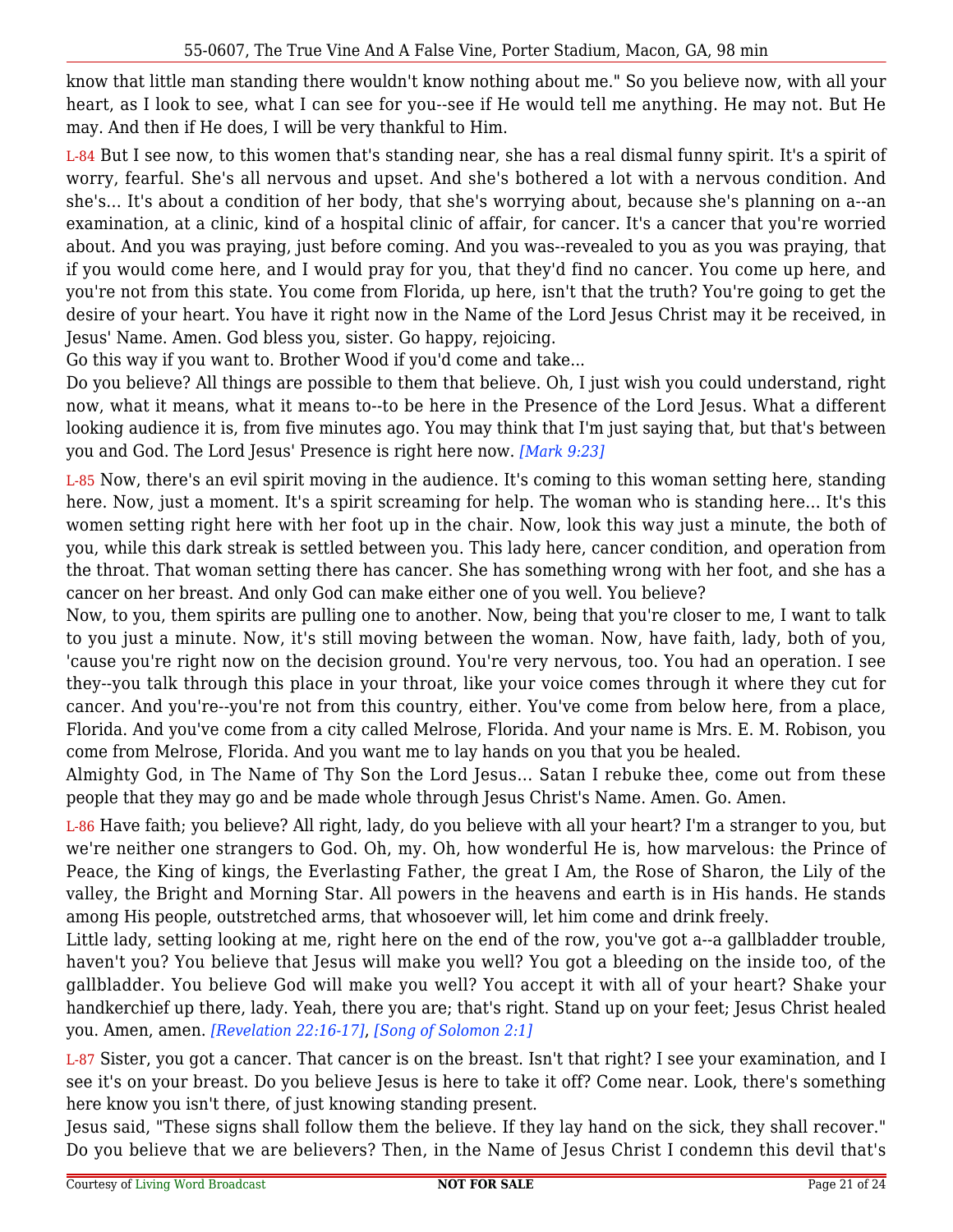taken the life of my sister. And I adjure thee by the living God, that you depart from her, Satan, in Jesus' Name. Amen. God bless you, lady. Go have faith and believe with all your heart. Oh, how wonderful. *[Mark 16:17-18]*

L-88 Look this way just a moment, lady. We are strangers to each other. We do not know each other, perhaps our first time ever meeting in life. God knows both of us, doesn't He? Now, do you believe that the Lord sent me; the things that I have said is the truth? With all your heart. Then, if I could do anything for you, you know I would do it, if I could do it. If you believe in me like that, as God's servant, I'd do anything I could for you sister, but I'm just limited to a gift. That's all. But the gift declares that God is here and willing. Surely, I'd know of some conception of Him if He'd let me do these things, wouldn't I? I'd know to have some conception of God, have to, for we being strangers to each other...

But here, I see you're not here for yourself. You're here for a--a boy; it's your son. And it's something... I see him examine his head. It's a... The doctor said it's a retarded cell or something other in the brain. And you're a preacher's wife. And your husband, kind of turning gray, and kind of got his teeth setting wide apart... Isn't that right? Almighty and omnipotent God, the Author of Everlasting Life, send Thy blessings upon the woman who I bless in Thy Name, and may her desires be fulfilled, in the Name of Jesus Christ, we pray. Amen. Amen; have faith; don't doubt. Just believe with all your heart.

L-89 What do you think, sister? Do you believe with all your heart? All right, if you believe, it's for you. God honors believers. Isn't that right? "But to him that believeth..." If I didn't say one thing to you, and laid hands on you, do you believe you'd be healed anyhow, don't you? See? I like that kind of faith. Have faith in God.

Now, the--it makes me weak. You see? I'm not beside myself, but I--I--I--I can't--I can't explain it. You see? Now, that which is on me, I never put my hand over that microphone just for this. See? You're just a little shook, you know. So I want you to come reverent (See?), just believe.

Now, look this a way, so that God might be able to tell you what--something that would encourage you. Your trouble is in the head; you have a head trouble. And then you've recently had something wrong with you like a--sort of like a heart attack. You had a heart attack, just had a heart attack, recently. You believe He's going to make you well? Come here. O God, Prince of Peace, Everlasting Father, send Thy blessings upon this woman who I bless in Thy holy Name, for her healing. I ask for Jesus' sake. Amen. *[Mark 11:22]*

L-90 All right, have faith now; believe with all your heart. Come, sir. Believe, every one of you? Just have faith back there, now. If thou canst believe, you can receive.

Little lady setting there with that colon trouble, you think the Lord Jesus will make you well? Do you believe it? You can be healed then. Jesus Christ make you well.

What do you think--of the lady setting there; you got a tumor under your arm, haven't you? Yeah, and you got a heart trouble too, haven't you? You all put your arms around one another, Jesus loves you, and He will make you well. God bless you.

Praise be to the living God. See, you don't need a prayer card; you need faith. Amen. I challenge you to believe that I've told you the truth now. You look and believe. Look to Him, all the ends of the world.

Now, sir, we're strangers to one another. Do you believe me to be His servant, the Lord's servant? Between me and you comes a table, you back off from it; you got stomach trouble. You believe that Jesus Christ will heal you? Kind of a burning in your stomach, ulcerated like. It's a peptic ulcer. They say it lays at the pad of the stomach, the bottom part of the stomach. You're nervous, upset, worried all the time. You're a person of deep thinking; you're always crossing bridges, 'fore you get to it, planning things that never happen. That's your nature. In your stomach, you're healed. Go get yourself a supper and eat it, 'cause your faith has made you whole. Praise God. Amen.

L-91 That's the way to have faith. Sir, do you believe with all your heart? You have a disease that killed more people than anything: heart trouble. But do you believe that God will heal you of that tonight?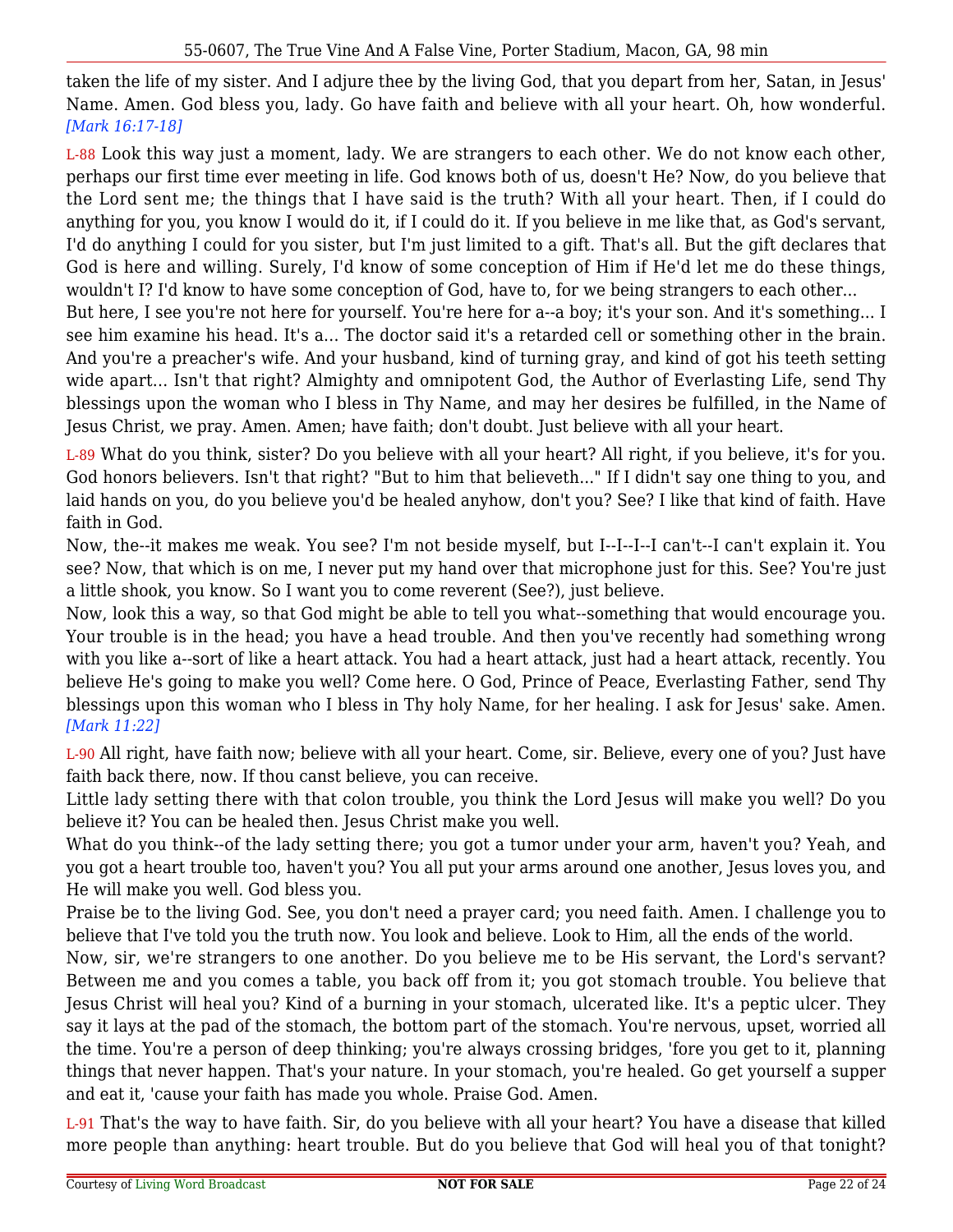Raise up your hands, say, "I accept the Lord Jesus." Come here to me. And devil, I adjure thee, by the living God; you're exposed, come out of the man. May you go in peace through Jesus Christ's Name. Amen. God bless you, brother.

Look this a way, lady. You believe, with all your heart? We are strangers to each other, but you suffer with a lady's trouble, the female trouble. It's caused a lot of discharge, mucus, and that's caused from, 'course that only could be seen (you know where that was done, that's at the--in a secret place) only God would know it. What it is, you've got an abscess in the abdomen. You were hurting mainly is on the left side. So, Jesus Christ makes you well. Your faith heals you. Go on your road now and rejoice and say, "Thank you, God."

L-92 The little boy, you believe that God will heal you? Then go eat your supper. Your stomach trouble's gone. Yours too, mother. Just go travel right along with him and praise God and believe with all your heart.

Do you believe with all your heart? You believe God can heal that kidney trouble and make you well? He has, just keep walking on, saying, "Praise be to God" Who gives us the victory.

Your nervous for one thing, been always upset. And you have a stomach trouble, also. Now, go on your road rejoicing, saying, "Thank you, Lord Jesus" and be made well. All right.

Come, lady, do you believe with all your heart? 'Course you're bothered; I see when you get up of a morning, kind of a little stiffness which is in an arthritis that's coming on. And it's stomach trouble also; it's a nervous upset causes that, causes you to belch and acid comes up in your mouth and things. That's the truth, isn't it? Father God, I lay hands upon her in the Name of Thy Son The Lord Jesus and rebuke this devil, and say for him to go in Jesus' Name. Amen. Go, thanking God and rejoicing and being made happy, sister, and praising God. Amen!

L-93 Do you believe me, my brother, as God's prophet? If God will tell me what's your trouble, and will you obey as His prophet? I see you trying to step off the side of a street with arthritis; you got arthritis. Raise up your hand. Raise your hands up--feet up and down like this. Now, go on off the platform, rejoicing and be well in the Name of the Lord Jesus. Go... Yes, brother, God bless you. Let's say, "Praise the Lord."

All right now. How do you do, lady. I see you're going--you're blind condition--blind spirit striking your eyes. You believe that God will restore your sight and make you well? Bow your heads just a moment for this. Almighty God, have mercy upon the blind. Restore the sight to this woman, Lord, knowing that these eyes, if Satan can do it, will soon be made blind. But I ask now, with mercy, with my hands upon her Lord, as Your representative, I ask for her sight to come to her in Jesus Christ's Name. Amen. God bless you, sister, on your road rejoicing. Look out through there. Now, you see now? Just raise up your hands and praise the Lord for it. Amen.

L-94 Would you come, lady. Epileptic... The little lady. God bless you, sister, it left you then. Have faith in God; it won't come back. Believe Him; your faith touched it then, sister. Have faith in God; believe. *[Mark 11:22]*

Do you believe, lady? Would you obey me as God's prophet? If I tell you what's wrong with you, will you obey me as His servant? You have arthritis. Is that right, is it the truth? Raise up your hand if it is. Go off the platform rejoicing; Jesus Christ to make you well. Amen. Have faith.

How do you do, sir. You and I are strangers to each other, I suppose; we don't know one another. I, perhaps, never seen you in all my life. But God knows you, isn't that true? If God will reveal to me what your trouble is, will you accept your healing from the Lord Jesus? Will the rest of you do the same? I want to look to the man a minute.

Look, not knowing you, never seeing you, but knowing you are bound to be a sick man or you wouldn't be in this condition: you look thin and poor. But I see a spirit of blackness moving over you; it's cancer. And I see one, two, three--three operations you've had--three operations for this cancer. That's truth.